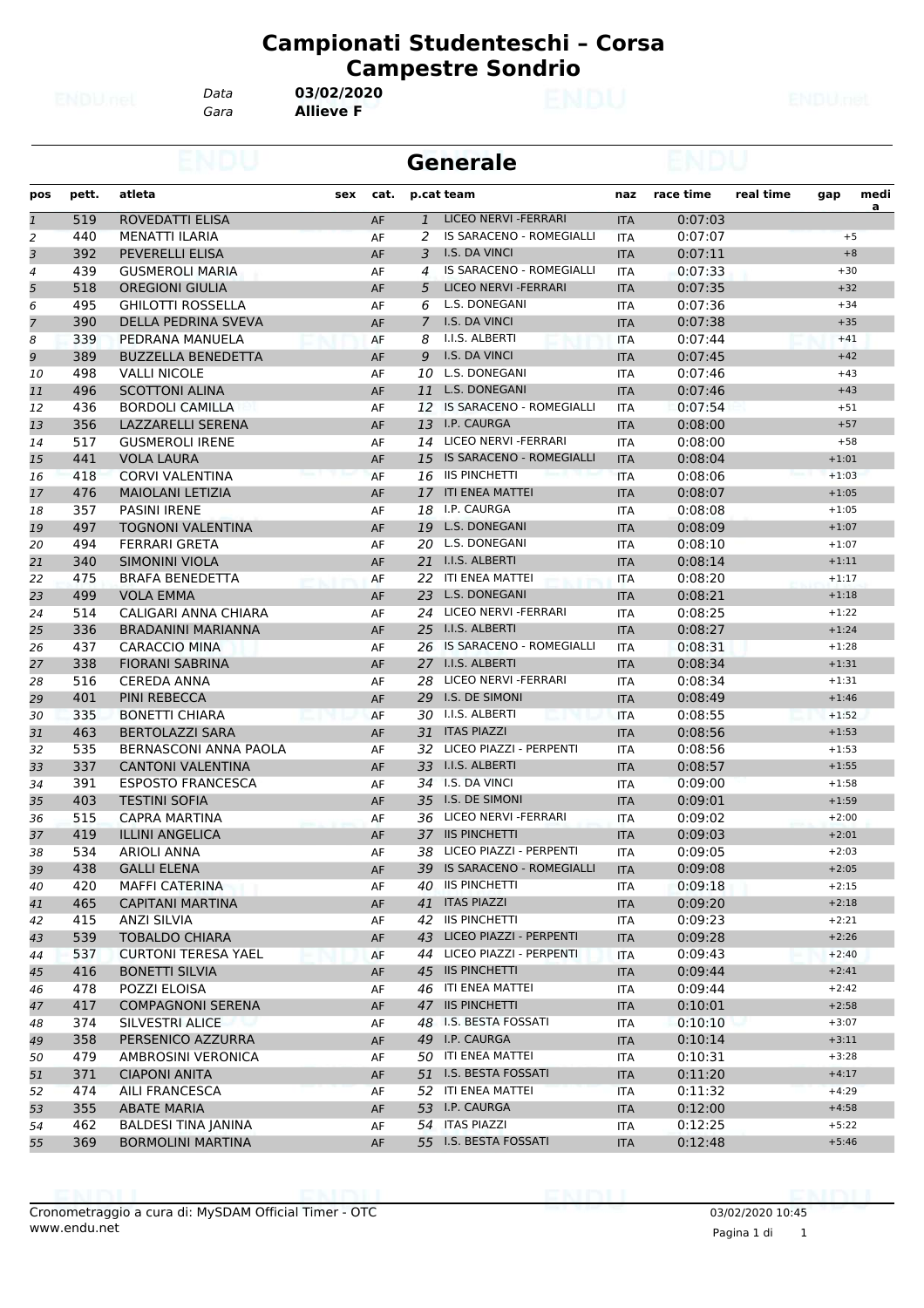*Gara* **Allievi M** *Data* **03/02/2020**

|                |       |                                      |     |           |                | <b>Generale</b>                 |            |           |           |         |      |
|----------------|-------|--------------------------------------|-----|-----------|----------------|---------------------------------|------------|-----------|-----------|---------|------|
| pos            | pett. | atleta                               | sex | cat.      |                | p.cat team                      | naz        | race time | real time | gap     | medi |
| $\mathbf{1}$   | 480   | <b>BARDEA MATTEO</b>                 |     | <b>AM</b> | $\mathbf{1}$   | <b>ITI ENEA MATTEI</b>          | <b>ITA</b> | 0:07:27   |           |         | a    |
| 2              | 404   | <b>COLOMBINI TOMMASO</b>             |     | AM        | 2              | I.S. DE SIMONI                  | <b>ITA</b> | 0:07:37   |           | $+10$   |      |
| 3              | 379   | <b>VANOTTI LUCA</b>                  |     | AM        | 3              | I.S. BESTA FOSSATI              | <b>ITA</b> | 0:07:39   |           | $+13$   |      |
| 4              | 501   | <b>CANOVI ERIK</b>                   |     | AM        | 4              | L.S. DONEGANI                   | <b>ITA</b> | 0:07:44   |           | $+17$   |      |
| 5              | 481   | <b>BONGIO FRANCESCO</b>              |     | AM        | 5              | <b>ITI ENEA MATTEI</b>          | <b>ITA</b> | 0:07:48   |           | $+21$   |      |
| 6              | 500   | <b>BORDOLI LEON</b>                  |     | AM        | 6              | L.S. DONEGANI                   | <b>ITA</b> | 0:07:53   |           | $+26$   |      |
| $\overline{7}$ | 504   | PILLER RICCARDO                      |     | AM        | $\overline{7}$ | L.S. DONEGANI                   | <b>ITA</b> | 0:08:00   |           | $+33$   |      |
| 8              | 342   | <b>MAIORI FEDERICO</b>               |     | АM        | 8              | I.I.S. ALBERTI                  | <b>ITA</b> | 0:08:01   |           | $+34$   |      |
| 9              | 344   | PONTI GIACOMO                        |     | AM        | 9              | I.I.S. ALBERTI                  | <b>ITA</b> | 0:08:05   |           | $+39$   |      |
| 10             | 502   | CIAPONI GIACOMO                      |     | AМ        | 10             | L.S. DONEGANI                   | <b>ITA</b> | 0:08:13   |           | $+46$   |      |
| 11             | 505   | <b>VIVIANI ANDREA</b>                |     | AM        | 11             | L.S. DONEGANI                   | <b>ITA</b> | 0:08:16   |           | $+50$   |      |
| 12             | 473   | <b>SUTTI GABRIELE</b>                |     | AM        |                | 12 ITAS PIAZZI                  | <b>ITA</b> | 0:08:19   |           | $+52$   |      |
| 13             | 469   | <b>GAGETTI SIMONE</b>                |     | AM        | 13             | <b>ITAS PIAZZI</b>              | <b>ITA</b> | 0:08:25   |           | $+59$   |      |
| 14             | 422   | <b>COGO DANIELE</b>                  |     | AM        | 14             | <b>IIS PINCHETTI</b>            | <b>ITA</b> | 0:08:28   |           | $+1:02$ |      |
| 15             | 341   | <b>COMPAGNONI DAVIDE</b>             |     | AM        | 15             | I.I.S. ALBERTI                  | <b>ITA</b> | 0:08:30   |           | $+1:04$ |      |
| 16             | 345   | <b>NEGRINI DAVIDE</b>                |     | AM        |                | 16 I.I.S. ALBERTI               | <b>ITA</b> | 0:08:32   |           | $+1:05$ |      |
| 17             | 482   | <b>BULANTI FABIO</b>                 |     | AM        | 17             | <b>ITI ENEA MATTEI</b>          | <b>ITA</b> | 0:08:34   |           | $+1:07$ |      |
| 18             | 406   | <b>MASA DENNIS</b>                   |     | AM        | 18             | I.S. DE SIMONI                  | <b>ITA</b> | 0:08:36   |           | $+1:10$ |      |
| 19             | 361   | DE STEFANI IMERIO                    |     | AM        | 19             | I.P. CAURGA                     | <b>ITA</b> | 0:08:39   |           | $+1:12$ |      |
| 20             | 346   | <b>ZANABONI SAMUEL</b>               |     | ΑМ        | 20             | I.I.S. ALBERTI                  | <b>ITA</b> | 0:08:46   |           | $+1:19$ |      |
| 21             | 471   | MODERANA EDOARDO                     |     | AM        |                | 21 ITAS PIAZZI                  | <b>ITA</b> | 0:08:46   |           | $+1:20$ |      |
| 22             | 524   | LARHRIB MOHAMMED                     |     | AM        | 22             | LICEO NERVI - FERRARI           | ITA        | 0:08:46   |           | $+1:20$ |      |
| 23             | 362   | DELLA BELLA MARCO                    |     | AM        | 23             | I.P. CAURGA                     | <b>ITA</b> | 0:08:48   |           | $+1:21$ |      |
| 24             | 394   | <b>ILLIA MATTIA</b>                  |     | AМ        |                | 24 I.S. DA VINCI                | <b>ITA</b> | 0:08:48   |           | $+1:22$ |      |
| 25             | 470   | <b>GUSMEROLI DANIELE</b>             |     | AM        | 25             | <b>ITAS PIAZZI</b>              | <b>ITA</b> | 0:08:49   |           | $+1:22$ |      |
| 26             | 472   | <b>NANI SIMONE</b>                   |     | AM        | 26             | <b>ITAS PIAZZI</b>              | <b>ITA</b> | 0:08:49   |           | $+1:23$ |      |
| 27             | 523   | <b>FUMAGALLI PIETRO</b>              |     | AM        | 27             | LICEO NERVI - FERRARI           | <b>ITA</b> | 0:08:51   |           | $+1:24$ |      |
| 28             | 360   | <b>CITRINI ESTIVEN</b>               |     | AM        | 28             | I.P. CAURGA                     | <b>ITA</b> | 0:08:57   |           | $+1:30$ |      |
| 29             | 444   | PASSERINI MATTIA                     |     | AM        | 29             | <b>IS SARACENO - ROMEGIALLI</b> | <b>ITA</b> | 0:08:57   |           | $+1:30$ |      |
| 30             | 544   | <b>SGRO' GIULIO</b>                  |     | AM        | 30             | LICEO PIAZZI - PERPENTI         | <b>ITA</b> | 0:09:00   |           | $+1:33$ |      |
| 31             | 483   | <b>FALLATI MATTEO</b>                |     | AM        |                | 31 ITI ENEA MATTEI              | <b>ITA</b> | 0:09:02   |           | $+1:35$ |      |
| 32             | 447   | <b>ZECCA PIETRO</b>                  |     | AM        | 32             | IS SARACENO - ROMEGIALLI        | <b>ITA</b> | 0:09:06   |           | $+1:39$ |      |
| 33             | 446   | SPEZIALE GIOVANNI                    |     | AM        | 33             | IS SARACENO - ROMEGIALLI        | <b>ITA</b> | 0:09:09   |           | $+1:42$ |      |
| 34             | 424   | LANFRANCHI IVAN                      |     | AM        | 34             | <b>IIS PINCHETTI</b>            | <b>ITA</b> | 0:09:10   |           | $+1:44$ |      |
| 35             | 545   | <b>ZUCCHI MATTEO</b>                 |     | AM        | 35             | LICEO PIAZZI - PERPENTI         | <b>ITA</b> | 0:09:12   |           | $+1:46$ |      |
| 36             | 359   | <b>CETTA ENEA</b>                    |     | AМ        | 36             | I.P. CAURGA                     | <b>ITA</b> | 0:09:13   |           | $+1:46$ |      |
| 37             | 426   | <b>SASSELLA DANIELE</b>              |     | AM        |                | 37 IIS PINCHETTI                | <b>ITA</b> | 0:09:13   |           | $+1:46$ |      |
| 38             | 445   | SANDRINI SIMONE                      |     | ΑМ        |                | 38 IS SARACENO - ROMEGIALLI     | ITA        | 0:09:13   |           | $+1:47$ |      |
| 39             | 407   | <b>SCARINZI MARCELLO</b>             |     | AM        |                | 39 I.S. DE SIMONI               | <b>ITA</b> | 0:09:14   |           | $+1:47$ |      |
| 40             | 442   | BATTISTESSA ANDREA                   |     | AM        |                | 40 IS SARACENO - ROMEGIALLI     | ITA        | 0:09:14   |           | $+1:47$ |      |
| 41             | 484   | ACQUISTAPACE LUCA                    |     | AM        |                | 41 ITI ENEA MATTEI              | <b>ITA</b> | 0:09:14   |           | $+1:48$ |      |
| 42             | 364   | <b>GIUSSANI MICHELE</b>              |     | ΑМ        |                | 42 I.P. CAURGA                  | ITA        | 0:09:15   |           | $+1:48$ |      |
| 43             | 375   | <b>AGUZZI NICOLA</b>                 |     | AM        |                | 43 I.S. BESTA FOSSATI           | <b>ITA</b> | 0:09:16   |           | $+1:50$ |      |
| 44             | 542   | MOUCHANAN RICCARDO                   |     | AM        |                | 44 LICEO PIAZZI - PERPENTI      | ITA        | 0:09:17   |           | $+1:50$ |      |
| 45             | 421   | <b>BORMOLINI ANDREA</b>              |     | AM        |                | 45 IIS PINCHETTI                | <b>ITA</b> | 0:09:22   |           | $+1:55$ |      |
| 46             | 543   | SASSELLA LORENZO                     |     | AM        |                | 46 LICEO PIAZZI - PERPENTI      | ITA        | 0:09:22   |           | $+1:56$ |      |
| 47             | 522   | <b>DONATI FRANCO</b>                 |     | AM        |                | 47 LICEO NERVI - FERRARI        | <b>ITA</b> | 0:09:23   |           | $+1:56$ |      |
| 48             | 540   | <b>BONETTI ROBERTO</b>               |     | AM        | 48             | LICEO PIAZZI - PERPENTI         | ITA        | 0:09:24   |           | $+1:58$ |      |
| 49             | 405   | DELLA MADDALENA<br><b>FRANCESCO</b>  |     | AM        |                | 49 I.S. DE SIMONI               | <b>ITA</b> | 0:09:26   |           | $+2:00$ |      |
| 50             | 521   | <b>BONGINI GABRIELE</b>              |     | AM        |                | 50 LICEO NERVI - FERRARI        | ITA        | 0:09:28   |           | $+2:01$ |      |
| 51             | 393   | <b>COPES TOMMASO</b>                 |     | AM        |                | 51 I.S. DA VINCI                | <b>ITA</b> | 0:09:44   |           | $+2:17$ |      |
| 52             | 468   | CANOVI CICCARELLA<br><b>RICCARDO</b> |     | AM        |                | 52 ITAS PIAZZI                  | ITA        | 0:09:54   |           | $+2:27$ |      |
| 53             | 395   | <b>MAINETTI GIANLUCA</b>             |     | AM        |                | 53 I.S. DA VINCI                | <b>ITA</b> | 0:09:55   |           | $+2:28$ |      |
| 54             | 376   | <b>INNOCENTI FRANCESCO</b>           |     | AM        |                | 54 I.S. BESTA FOSSATI           | ITA        | 0:09:58   |           | $+2:32$ |      |
| 55             | 377   | POTITO ANDREA                        |     | AM        |                | 55 I.S. BESTA FOSSATI           | <b>ITA</b> | 0:09:58   |           | $+2:32$ |      |
| 56             | 541   | ISTIKLALI ANWAR                      |     | ΑМ        |                | 56 LICEO PIAZZI - PERPENTI      | ITA        | 0:10:02   |           | $+2:35$ |      |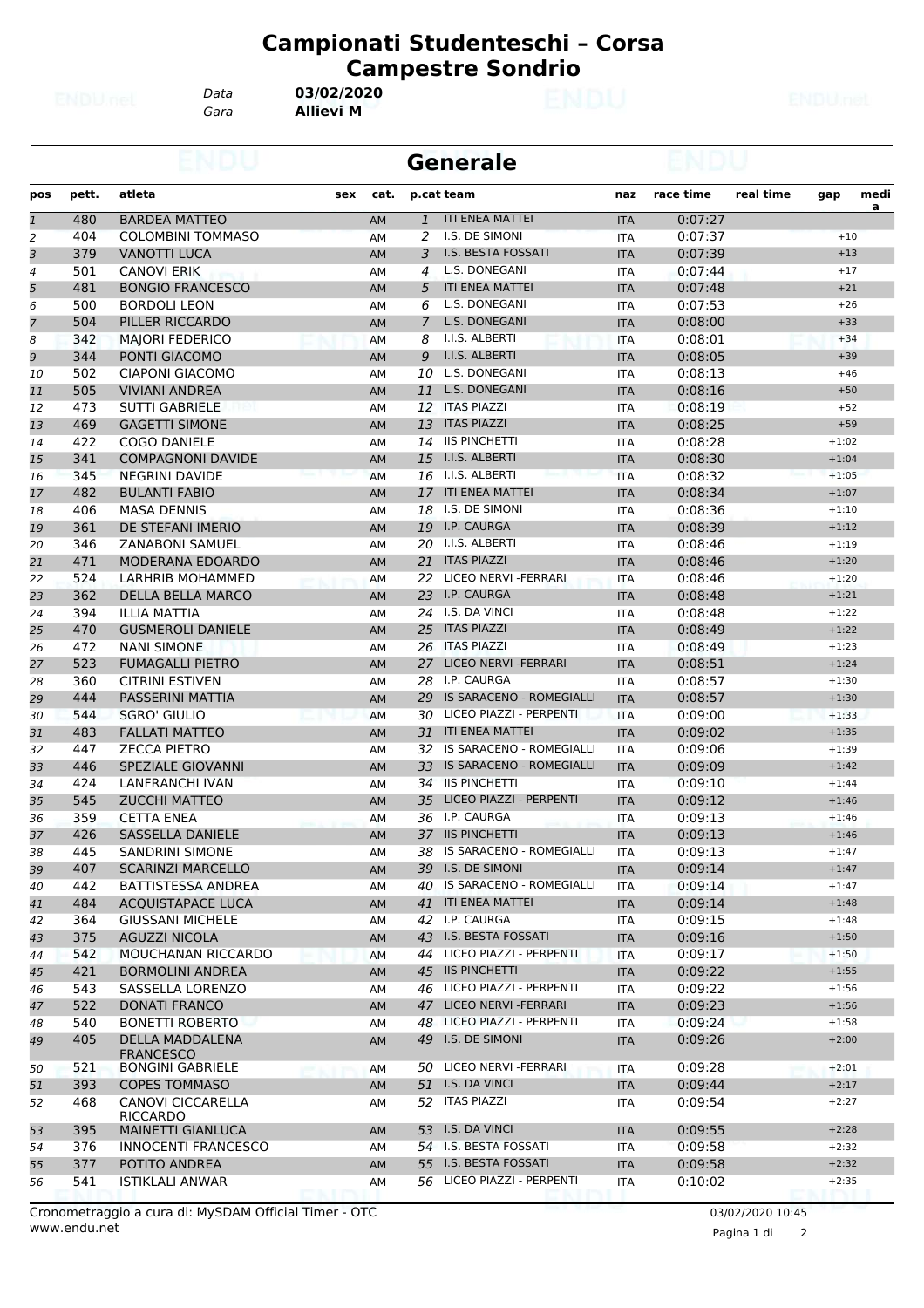| pos | pett. | atleta               | sex | cat. | p.cat team                  | naz        | race time | real time | gap     | medi |
|-----|-------|----------------------|-----|------|-----------------------------|------------|-----------|-----------|---------|------|
| 57  | 380   | VANOTTI STEFANO      |     | AM   | 57 I.S. BESTA FOSSATI       | <b>ITA</b> | 0:10:03   |           | $+2:36$ |      |
| 58  | 520   | COLLI GABRIELE       |     | AМ   | LICEO NERVI -FERRARI<br>58. | <b>ITA</b> | 0:10:54   |           | $+3:27$ |      |
| 59  | 378   | <b>ROMERI DANIEL</b> |     | AM   | 59 I.S. BESTA FOSSATI       | <b>ITA</b> | 0:11:06   |           | $+3:40$ |      |
| 60  | 443   | COMETTI MARCO        |     | AM   | 60 IS SARACENO - ROMEGIALLI | <b>ITA</b> | 0:11:16   |           | $+3:50$ |      |

| <b>ENDU</b> |                           | <b>ENDU</b> |                                                   | <b>ENDU</b>  |                           | <b>ENDU</b>    |
|-------------|---------------------------|-------------|---------------------------------------------------|--------------|---------------------------|----------------|
|             | ENDU                      |             | ENDULIEL                                          |              | <b>BNDU</b>               |                |
| <b>ENDU</b> |                           | ENDU        |                                                   | <b>ENDU</b>  |                           | <b>ENDU</b>    |
|             | ENDU.net                  |             | <b>ENDU</b>                                       |              | <b>ENDUnet</b>            |                |
| ENDU        |                           | ENDU        |                                                   | <b>ENDU</b>  |                           | ENDU           |
|             | ENDU                      |             | <b>ENDU</b>                                       |              | ENDU                      |                |
| ENDUNCT     |                           | <b>ENDU</b> |                                                   | ENDU         |                           | <b>ENDUnet</b> |
|             | ENDU.                     |             | ENDU                                              |              | <b>ENDU</b>               |                |
| <b>ENDU</b> |                           | <b>ENDU</b> |                                                   | <b>ENDU</b>  |                           | <b>ENDU</b>    |
|             | <b>ENDU<sub>met</sub></b> |             | <b>ENDU</b>                                       |              | <b>ENDU<sub>JOE</sub></b> |                |
| <b>ENDU</b> |                           | <b>ENDU</b> |                                                   | <b>ENDU</b>  |                           | <b>ENDU</b>    |
|             | <b>ENDU</b>               |             | <b>ENDU<sub>net</sub></b>                         |              | <b>ENDU</b>               |                |
| <b>ENDU</b> | ENDU                      |             | ENDU ENDU                                         |              |                           |                |
|             |                           | ENDU ENDU   |                                                   | ENDU         |                           |                |
| ENDU        | ENDU                      |             | ENDU ENDU                                         |              |                           |                |
|             |                           |             | ENDUact ENDU                                      |              |                           |                |
|             |                           |             | perpetraggie a cura di MuSDAM Official Timer. OTC | <b>ENDEL</b> |                           | <b>ENDLI</b>   |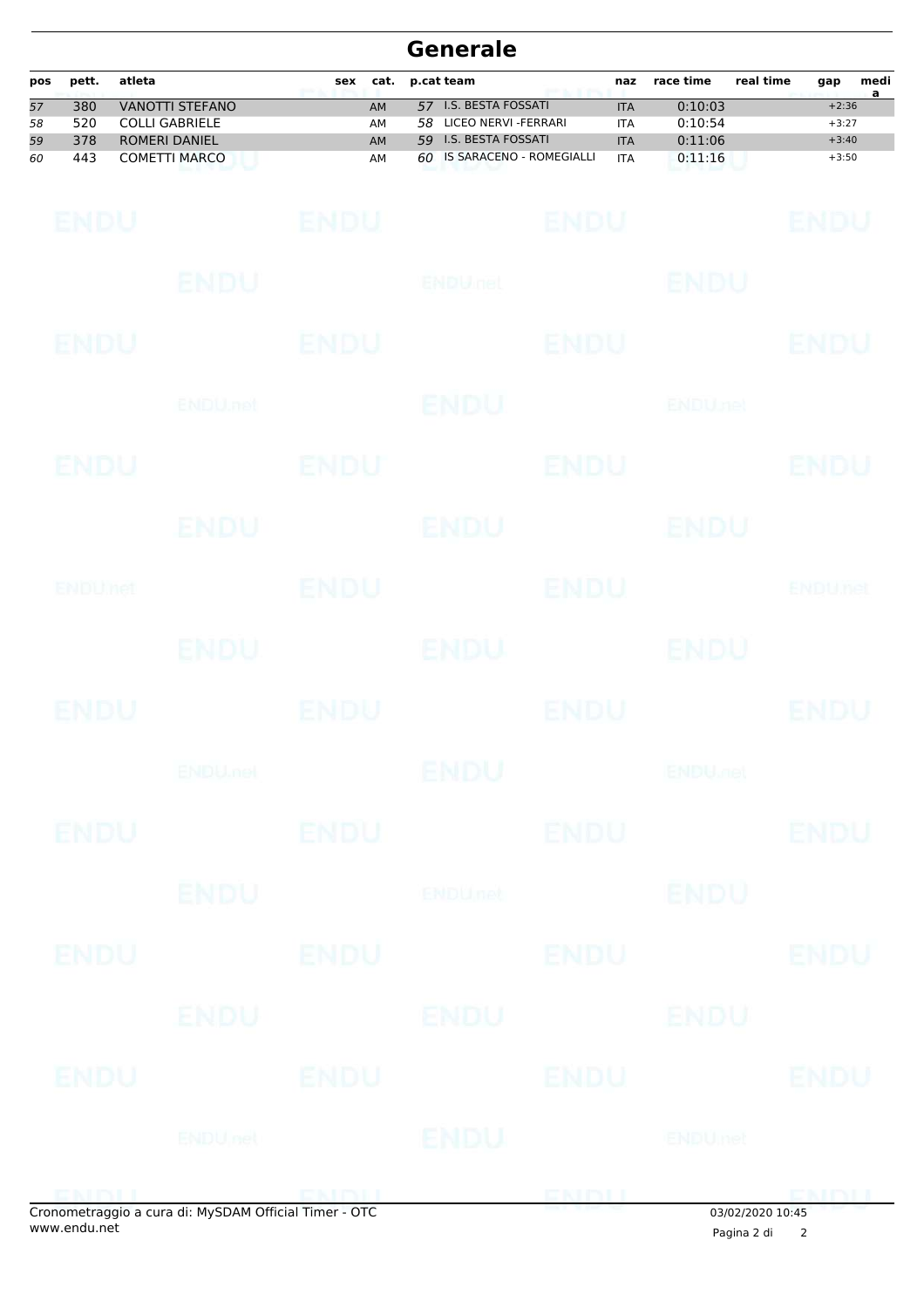*Gara* **Juniores F**

*Data* **03/02/2020**

|                |       |                              | <b>Generale</b> |      |              |                                 |            |           |           |         |           |  |  |
|----------------|-------|------------------------------|-----------------|------|--------------|---------------------------------|------------|-----------|-----------|---------|-----------|--|--|
| pos            | pett. | atleta                       | sex             | cat. |              | p.cat team                      | naz        | race time | real time | gap     | medi<br>a |  |  |
| $\mathbf{1}$   | 348   | <b>IELITRO MARTINA</b>       |                 | IF   | $\mathbf{1}$ | <b>I.I.S. ALBERTI</b>           | <b>ITA</b> | 0:07:19   |           |         |           |  |  |
| 2              | 507   | <b>BERRA SILVIA</b>          |                 | IF   | 2            | L.S. DONEGANI                   | <b>ITA</b> | 0:07:31   |           | $+12$   |           |  |  |
| 3              | 533   | <b>MARTELLI GABRIELA</b>     |                 | IF   | 3            | LICEO NERVI - FERRARI           | <b>ITA</b> | 0:07:36   |           | $+18$   |           |  |  |
| 4              | 531   | <b>CASSINA TECLA</b>         |                 | IF   | 4            | LICEO NERVI - FERRARI           | <b>ITA</b> | 0:07:55   |           | $+37$   |           |  |  |
| 5              | 350   | <b>SILVESTRI VERONICA</b>    |                 | IF   | 5            | I.I.S. ALBERTI                  | <b>ITA</b> | 0:08:02   |           | $+44$   |           |  |  |
| 6              | 428   | <b>MOTALLI LETIZIA</b>       |                 | IF   | 6            | <b>IIS PINCHETTI</b>            | <b>ITA</b> | 0:08:05   |           | $+46$   |           |  |  |
| $\overline{7}$ | 349   | <b>SENSOLI EMMA</b>          |                 | IF   | 7            | <b>I.I.S. ALBERTI</b>           | <b>ITA</b> | 0:08:09   |           | $+50$   |           |  |  |
| 8              | 347   | <b>COLA FRANCESCA</b>        |                 | IF   | 8            | I.I.S. ALBERTI                  | <b>ITA</b> | 0:08:10   |           | $+51$   |           |  |  |
| 9              | 506   | <b>ACOUISTAPACE VITTORIA</b> |                 | IF   | 9            | L.S. DONEGANI                   | <b>ITA</b> | 0:08:16   |           | $+58$   |           |  |  |
| 10             | 509   | PREVOSTINI CATERINA          |                 | IF   | 10           | L.S. DONEGANI                   | <b>ITA</b> | 0:08:32   |           | $+1:13$ |           |  |  |
| 11             | 547   | <b>DELLA TORRE MARIA PIA</b> |                 | IF   | 11           | LICEO PIAZZI - PERPENTI         | <b>ITA</b> | 0:08:45   |           | $+1:27$ |           |  |  |
| 12             | 429   | <b>REGHENZANI CHIARA</b>     |                 | IF   | 12           | <b>IIS PINCHETTI</b>            | <b>ITA</b> | 0:08:47   |           | $+1:29$ |           |  |  |
| 13             | 532   | <b>KEILY CRISTINA</b>        |                 | IF   | 13           | <b>LICEO NERVI - FERRARI</b>    | <b>ITA</b> | 0:08:52   |           | $+1:33$ |           |  |  |
| 14             | 427   | <b>AGUTOLI MARTA</b>         |                 | IF   | 14           | <b>IIS PINCHETTI</b>            | <b>ITA</b> | 0:08:55   |           | $+1:37$ |           |  |  |
| 15             | 530   | <b>BORDOLI NINA</b>          |                 | IF   | 15           | <b>LICEO NERVI - FERRARI</b>    | <b>ITA</b> | 0:08:59   |           | $+1:41$ |           |  |  |
| 16             | 548   | <b>FOLINI LUCREZIA</b>       |                 | IF   | 16           | LICEO PIAZZI - PERPENTI         | <b>ITA</b> | 0:09:06   |           | $+1:48$ |           |  |  |
| 17             | 430   | <b>RICETTI CAMILLA</b>       |                 | IF   | 17           | <b>IIS PINCHETTI</b>            | <b>ITA</b> | 0:09:13   |           | $+1:54$ |           |  |  |
| 18             | 486   | ALDEGHI CARLOTTA             |                 | IF   | 18           | <b>ITI ENEA MATTEI</b>          | <b>ITA</b> | 0:09:17   |           | $+1:58$ |           |  |  |
| 19             | 450   | <b>OLTOLINI LETIZIA</b>      |                 | IF   | 19           | <b>IS SARACENO - ROMEGIALLI</b> | <b>ITA</b> | 0:09:18   |           | $+2:00$ |           |  |  |
| 20             | 487   | DI ZITTI ARIANNA             |                 | IF   | 20           | <b>ITI ENEA MATTEI</b>          | <b>ITA</b> | 0:09:42   |           | $+2:24$ |           |  |  |
| 21             | 489   | <b>GIUMELLI ELISA</b>        |                 | JF   | 21           | <b>ITI ENEA MATTEI</b>          | <b>ITA</b> | 0:09:49   |           | $+2:31$ |           |  |  |
| 22             | 381   | <b>BORDONI GIULIA</b>        |                 | IF   | 22           | <b>I.S. BESTA FOSSATI</b>       | <b>ITA</b> | 0:09:51   |           | $+2:33$ |           |  |  |
| 23             | 448   | <b>BIANCHINI SIMONA</b>      |                 | JF.  | 23           | <b>IS SARACENO - ROMEGIALLI</b> | <b>ITA</b> | 0:09:53   |           | $+2:34$ |           |  |  |
| 24             | 488   | <b>FRANZONI GIULIA</b>       |                 | IF   | 24           | <b>ITI ENEA MATTEI</b>          | <b>ITA</b> | 0:10:03   |           | $+2:44$ |           |  |  |
| 25             | 549   | <b>POGGI SISSI SACHSEN</b>   |                 | IF   | 25           | LICEO PIAZZI - PERPENTI         | <b>ITA</b> | 0:11:28   |           | $+4:09$ |           |  |  |
| 26             | 383   | <b>FRANZI ALESSIA</b>        |                 | IF   | 26           | <b>I.S. BESTA FOSSATI</b>       | <b>ITA</b> | 0:12:02   |           | $+4:44$ |           |  |  |
| 27             | 546   | <b>BIANCHI KARIN</b>         |                 | JF.  | 27           | LICEO PIAZZI - PERPENTI         | <b>ITA</b> | 0:12:36   |           | $+5:17$ |           |  |  |
| 28             | 451   | <b>VANINETTI DORINA</b>      |                 | IF   | 28           | <b>IS SARACENO - ROMEGIALLI</b> | <b>ITA</b> | 0:12:51   |           | $+5:33$ |           |  |  |
|                |       |                              |                 |      |              |                                 |            |           |           |         |           |  |  |

|               | <b>ENDUMBL</b> |                     | <b>ENDU</b>    |             | <b>ENDU<sub>JO</sub></b> |                 |
|---------------|----------------|---------------------|----------------|-------------|--------------------------|-----------------|
| <b>ENDU</b>   |                | <b>ENDU</b>         |                | <b>ENDU</b> |                          | <b>ENDU</b>     |
|               | <b>ENDU</b>    |                     | <b>ENDUnet</b> |             | <b>ENDU</b>              |                 |
| <b>ENDU</b>   |                | <b>ENDU</b>         |                | <b>ENDU</b> |                          | <b>ENDU</b>     |
|               | <b>ENDU</b>    |                     | <b>ENDU</b>    |             | ENDU                     |                 |
| <b>ENDU</b>   |                | <b>ENDU</b>         |                | <b>ENDU</b> |                          | <b>ENDU</b>     |
|               | <b>ENDUnet</b> |                     | ENDU           |             | ENDUmet                  |                 |
| <b>EXTENT</b> |                | <b>PERMITTER IN</b> |                | <b>ENTY</b> |                          | <b>COMENTAL</b> |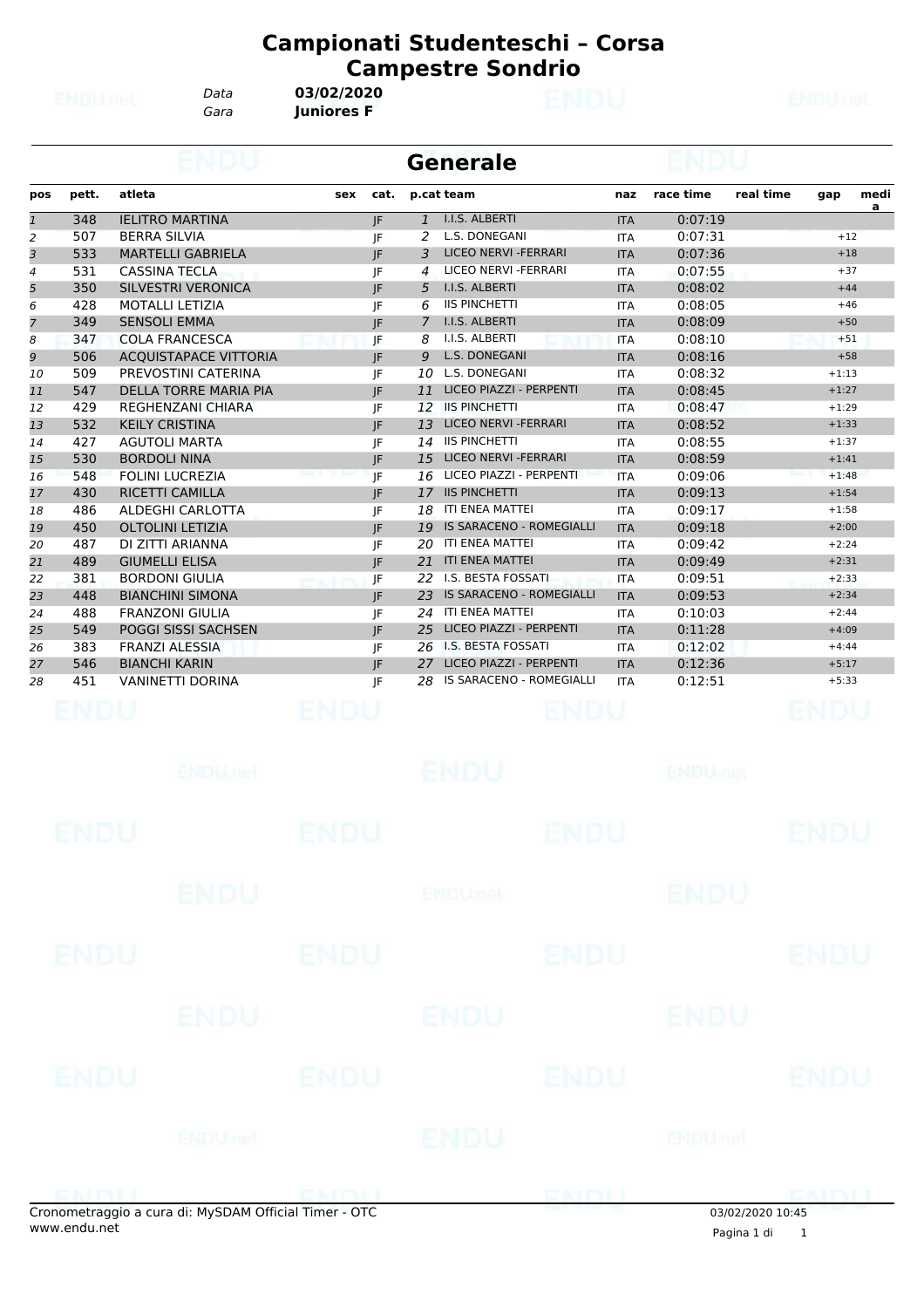*Gara* **Juniores M**

*Data* **03/02/2020**

|                |       |                            |     |           |                | <b>Generale</b>                 |            |           |           |         |                |
|----------------|-------|----------------------------|-----|-----------|----------------|---------------------------------|------------|-----------|-----------|---------|----------------|
| pos            | pett. | atleta                     | sex | cat.      | p.cat team     |                                 | naz        | race time | real time | gap     | medi           |
| $\overline{1}$ | 400   | <b>ZUGNONI GIOVANNI</b>    |     | IM        | $\mathbf{1}$   | I.S. DA VINCI                   | <b>ITA</b> | 0:11:11   |           |         | $\overline{a}$ |
| 2              | 413   | <b>MOIZI LORENZO</b>       |     | <b>IM</b> | 2              | I.S. DE SIMONI                  | <b>ITA</b> | 0:11:21   |           | $+10$   |                |
| 3              | 352   | <b>CUSINI NICOLO'</b>      |     | JM        | 3              | I.I.S. ALBERTI                  | <b>ITA</b> | 0:11:34   |           | $+23$   |                |
| $\overline{4}$ | 461   | <b>SANSI ERIK</b>          |     | JM        | 4              | <b>ITAS AGRARIO</b>             | <b>ITA</b> | 0:11:40   |           | $+29$   |                |
| 5              | 490   | DE MARON ALBERTO           |     | IM        | 5              | <b>ITI ENEA MATTEI</b>          | <b>ITA</b> | 0:12:08   |           | $+57$   |                |
| 6              | 458   | <b>ACQUISTAPACE MATTEO</b> |     | JM        | 6              | <b>ITAS AGRARIO</b>             | <b>ITA</b> | 0:12:17   |           | $+1:06$ |                |
| $\overline{7}$ | 398   | <b>MAZZINA OMAR</b>        |     | JM        | $\overline{7}$ | I.S. DA VINCI                   | <b>ITA</b> | 0:12:19   |           | $+1:08$ |                |
| 8              | 399   | <b>PATTI FRANCESCO</b>     |     | JМ        | 8              | I.S. DA VINCI                   | <b>ITA</b> | 0:12:26   |           | $+1:15$ |                |
| 9              | 354   | RAISONI SILVANO            |     | JM        | 9              | I.I.S. ALBERTI                  | <b>ITA</b> | 0:12:29   |           | $+1:18$ |                |
| 10             | 526   | <b>BONGIO EMANUELE</b>     |     | JM        | 10             | LICEO NERVI - FERRARI           | <b>ITA</b> | 0:12:32   |           | $+1:21$ |                |
| 11             | 434   | <b>MENINI GABRIELE</b>     |     | JM        | 11             | <b>IIS PINCHETTI</b>            | <b>ITA</b> | 0:12:32   |           | $+1:21$ |                |
| 12             | 513   | <b>GALENDA ANDREA</b>      |     | JM        |                | 12 L.S. DONEGANI                | <b>ITA</b> | 0:12:38   |           | $+1:27$ |                |
| 13             | 510   | <b>COSTANTINO NICCOLO'</b> |     | JM        | 13             | <b>L.S. DONEGANI</b>            | <b>ITA</b> | 0:12:39   |           | $+1:28$ |                |
| 14             | 527   | <b>GESTRA MATTEO</b>       |     | JМ        |                | 14 LICEO NERVI - FERRARI        | <b>ITA</b> | 0:12:47   |           | $+1:36$ |                |
| 15             | 368   | PASQUINELLI MATTIA         |     | IM        |                | 15 I.P. CAURGA                  | <b>ITA</b> | 0:12:49   |           | $+1:38$ |                |
| 16             | 493   | <b>TAM ALESSANDRO</b>      |     | <b>IM</b> | 16             | ITI ENEA MATTEI                 | <b>ITA</b> | 0:12:49   |           | $+1:38$ |                |
| 17             | 351   | <b>BRACCHI MICHELE</b>     |     | IM        | 17             | I.I.S. ALBERTI                  | <b>ITA</b> | 0:12:52   |           | $+1:41$ |                |
| 18             | 512   | <b>ESPOSITO NICOLO'</b>    |     | <b>JM</b> | 18             | L.S. DONEGANI                   | <b>ITA</b> | 0:12:56   |           | $+1:45$ |                |
| 19             | 353   | <b>LONGA TOMMASO</b>       |     | IM        | 19             | I.I.S. ALBERTI                  | <b>ITA</b> | 0:13:00   |           | $+1:49$ |                |
| 20             | 397   | <b>MARAFFIO LORENZO</b>    |     | JМ        |                | 20 I.S. DA VINCI                | <b>ITA</b> | 0:13:03   |           | $+1:52$ |                |
| 21             | 431   | <b>BERTOLINA GABRIEL</b>   |     | IM        |                | 21 IIS PINCHETTI                | <b>ITA</b> | 0:13:04   |           | $+1:53$ |                |
| 22             | 454   | EL HILALI KHALID           |     | IM        |                | 22 IS SARACENO - ROMEGIALLI     | <b>ITA</b> | 0:13:06   |           | $+1:55$ |                |
| 23             | 452   | <b>GALLI GABRIEL</b>       |     | JM        | 23             | <b>IS SARACENO - ROMEGIALLI</b> | <b>ITA</b> | 0:13:33   |           | $+2:22$ |                |
| 24             | 365   | <b>CASTORINA DIEGO</b>     |     | JM        |                | 24 I.P. CAURGA                  | <b>ITA</b> | 0:13:38   |           | $+2:27$ |                |
| 25             | 453   | DE MARCHI SAMUELE          |     | JM        | 25             | IS SARACENO - ROMEGIALLI        | <b>ITA</b> | 0:14:00   |           | $+2:49$ |                |
| 26             | 366   | <b>FILIPPINI LORENZO</b>   |     | JM        |                | 26 I.P. CAURGA                  | <b>ITA</b> | 0:14:00   |           | $+2:49$ |                |
| 27             | 553   | <b>SCHIVARDI MASSIMO</b>   |     | JM        | 27             | LICEO PIAZZI - PERPENTI         | <b>ITA</b> | 0:14:05   |           | $+2:53$ |                |
| 28             | 511   | <b>CRUPI GIOVANNI</b>      |     | JМ        | 28             | L.S. DONEGANI                   | <b>ITA</b> | 0:14:33   |           | $+3:22$ |                |
| 29             | 492   | <b>CORNAGGIA NATAN</b>     |     | JM        | 29             | <b>ITI ENEA MATTEI</b>          | <b>ITA</b> | 0:14:44   |           | $+3:33$ |                |
| 30             | 550   | <b>CARUGO ETTORE</b>       |     | JM        | 30             | LICEO PIAZZI - PERPENTI         | <b>ITA</b> | 0:14:47   |           | $+3:36$ |                |
| 31             | 412   | <b>FORNERA DANIELE</b>     |     | JM        |                | 31 I.S. DE SIMONI               | <b>ITA</b> | 0:14:52   |           | $+3:41$ |                |
| 32             | 387   | MARVEGGIO ANDREA           |     | JМ        |                | 32 I.S. BESTA FOSSATI           | <b>ITA</b> | 0:15:15   |           | $+4:04$ |                |
| 33             | 552   | <b>PAGANONI SIMONE</b>     |     | IM        | 33             | LICEO PIAZZI - PERPENTI         | <b>ITA</b> | 0:15:27   |           | $+4:16$ |                |
| 34             | 385   | <b>BULFER SAMUELE</b>      |     | JМ        |                | 34 I.S. BESTA FOSSATI           | <b>ITA</b> | 0:15:44   |           | $+4:33$ |                |
| 35             | 528   | <b>FONTANA MATTIA</b>      |     | IM        | 35             | LICEO NERVI - FERRARI           | <b>ITA</b> | 0:15:47   |           | $+4:36$ |                |
| 36             | 386   | <b>DIOLI BERTON LUCA</b>   |     | JМ        | 36             | <b>I.S. BESTA FOSSATI</b>       | <b>ITA</b> | 0:16:56   |           | $+5:45$ |                |
| 37             | 455   | <b>PASSERINI MARCO</b>     |     | IM        | 37             | <b>IS SARACENO - ROMEGIALLI</b> | <b>ITA</b> | 0:17:02   |           | $+5:51$ |                |
| 38             | 388   | <b>SOSIO MARTINO</b>       |     | JМ        | 38             | I.S. BESTA FOSSATI              | <b>ITA</b> | 0:17:49   |           | $+6:38$ |                |
|                |       | unu                        |     |           |                | <b>ENDU<sub>net</sub></b>       |            |           |           |         |                |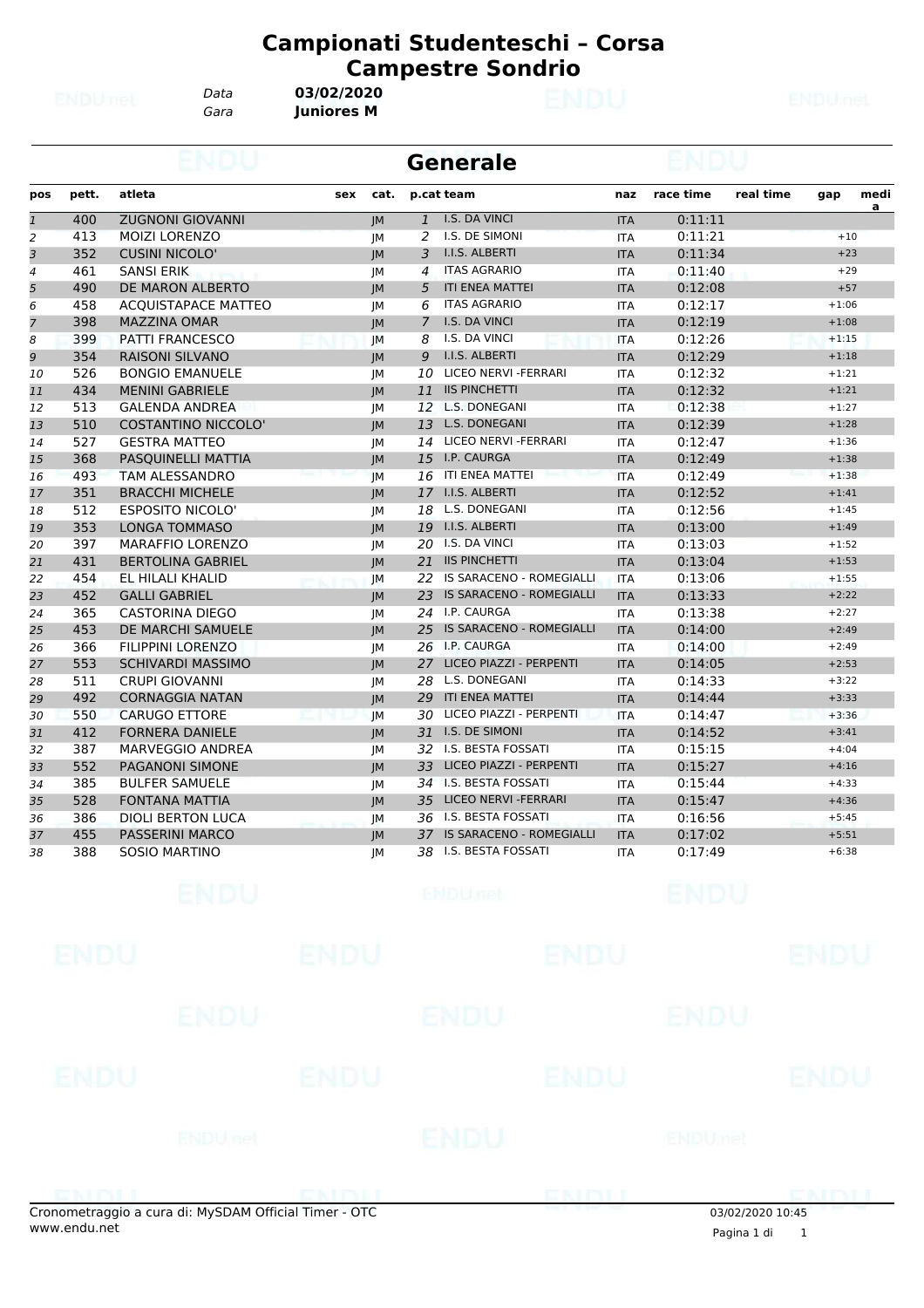*Data* **03/02/2020**

*Gara* **Cadette F**

|                |                |                            |     |           | <b>Generale</b> |                            |            |           |           |       |           |
|----------------|----------------|----------------------------|-----|-----------|-----------------|----------------------------|------------|-----------|-----------|-------|-----------|
| pos            | pett.          | atleta                     | sex | cat.      |                 | p.cat team                 | naz        | race time | real time | gap   | medi<br>a |
| $\mathbf{1}$   | 288            | <b>TIRINZONI FRANCESCA</b> |     | <b>CF</b> | $\mathbf{1}$    | I.C. TALAMONA              | <b>ITA</b> | 0:03:06   |           |       |           |
| $\overline{a}$ | 57             | <b>CRUPI LETIZIA</b>       |     | <b>CF</b> | 2               | I. C. DI TIRANO            | <b>ITA</b> | 0:03:09   |           |       | $+3$      |
| 3              | $\mathbf{1}$   | <b>BERTOLINA MELISSA</b>   |     | <b>CF</b> | 3               | I. C. ANZI BORMIO          | <b>ITA</b> | 0:03:10   |           |       | $+4$      |
| 4              | 13             | <b>BAROLI DENISE</b>       |     | <b>CF</b> | 4               | I. C. ARDENNO              | <b>ITA</b> | 0:03:13   |           |       | $+7$      |
| 5              | 264            | <b>BOSCACCI SILVIA</b>     |     | <b>CF</b> | 5               | <b>I.C. SONDRIO CENTRO</b> | <b>ITA</b> | 0:03:14   |           |       | $+8$      |
| 6              | 58             | <b>CRUPI GIADA</b>         |     | <b>CF</b> | 6               | I. C. DI TIRANO            | <b>ITA</b> | 0:03:19   |           | $+13$ |           |
| $\overline{7}$ | 113            | <b>VALENA CHIARA</b>       |     | <b>CF</b> | 7               | I.C. COSIO                 | <b>ITA</b> | 0:03:19   |           | $+13$ |           |
| 8              | 151            | <b>GIOVANETTONI VIOLA</b>  |     | CF        | 8               | I.C. GARIBALDI             | <b>ITA</b> | 0:03:21   |           | $+15$ |           |
| 9              | 86             | <b>VENTURINI MATILDE</b>   |     | <b>CF</b> | 9               | I.C. BERBENNO              | <b>ITA</b> | 0:03:22   |           | $+16$ |           |
| 10             | 167            | <b>CRISTANI GRETA</b>      |     | <b>CF</b> | 10              | I.C. GROSIO GROSOTTO       | <b>ITA</b> | 0:03:23   |           | $+17$ |           |
| 11             | 5              | PEDRANA LICIA              |     | <b>CF</b> | 11              | I. C. ANZI BORMIO          | <b>ITA</b> | 0:03:23   |           | $+17$ |           |
| 12             | 3              | <b>GIACOMELLI STELLA</b>   |     | <b>CF</b> |                 | 12 I. C. ANZI BORMIO       | <b>ITA</b> | 0:03:23   |           | $+17$ |           |
| 13             | 15             | <b>BRANCHINI MARIKA</b>    |     | <b>CF</b> |                 | 13 I. C. ARDENNO           | <b>ITA</b> | 0:03:26   |           | $+20$ |           |
| 14             | $\mathbf{2}$   | <b>FACHIN GIADA</b>        |     | CF        |                 | 14 I. C. ANZI BORMIO       | <b>ITA</b> | 0:03:28   |           | $+22$ |           |
| 15             | 41             | <b>TARCA ELISA</b>         |     | <b>CF</b> |                 | 15 I. C. DI DELEBIO        | <b>ITA</b> | 0:03:30   |           | $+24$ |           |
| 16             | 268            | <b>MOSSINELLI LAURA</b>    |     | <b>CF</b> | 16              | I.C. SONDRIO CENTRO        | <b>ITA</b> | 0:03:30   |           | $+24$ |           |
|                | 267            | <b>CARLETTI AURORA</b>     |     | <b>CF</b> |                 | 17 I.C. SONDRIO CENTRO     | <b>ITA</b> | 0:03:31   |           | $+25$ |           |
| 17             |                | <b>MARTINALLI MILENA</b>   |     |           |                 | 18 I.C. COSIO              |            | 0:03:31   |           | $+25$ |           |
| 18             | 110            |                            |     | <b>CF</b> |                 | <b>I.C. SONDRIO CENTRO</b> | <b>ITA</b> |           |           |       |           |
| 19             | 265            | <b>BOSCACCI MADDALENA</b>  |     | <b>CF</b> | 19              |                            | <b>ITA</b> | 0:03:33   |           | $+27$ |           |
| 20             | 289            | <b>TIRINZONI SILVIA</b>    |     | <b>CF</b> | 20              | I.C. TALAMONA              | <b>ITA</b> | 0:03:34   |           | $+28$ |           |
| 21             | 108            | <b>ACQUISTAPACE MARTA</b>  |     | <b>CF</b> |                 | 21 I.C. COSIO              | <b>ITA</b> | 0:03:35   |           | $+29$ |           |
| 22             | 207            | <b>PAGANONI SOFIA</b>      |     | CF        | 22              | I.C. PONTE                 | ITA        | 0:03:37   |           | $+31$ |           |
| 23             | 6              | PEDRANZINI SILVIA          |     | <b>CF</b> |                 | 23 I. C. ANZI BORMIO       | <b>ITA</b> | 0:03:37   |           | $+31$ |           |
| 24             | 18             | <b>MORE' GESSICA</b>       |     | <b>CF</b> | 24              | I. C. ARDENNO              | <b>ITA</b> | 0:03:38   |           | $+32$ |           |
| 25             | 186            | <b>DA SILVA ALICE</b>      |     | <b>CF</b> | 25              | I.C. LIVIGNO               | <b>ITA</b> | 0:03:39   |           | $+33$ |           |
| 26             | 168            | <b>MOSCONI EMILIY</b>      |     | CF        |                 | 26 I.C. GROSIO GROSOTTO    | <b>ITA</b> | 0:03:39   |           | $+33$ |           |
| 27             | 209            | <b>VENTURINI HEIDI</b>     |     | <b>CF</b> |                 | 27 I.C. PONTE              | <b>ITA</b> | 0:03:39   |           | $+33$ |           |
| 28             | 184            | <b>BIANCHINI MARTINA</b>   |     | <b>CF</b> | 28              | I.C. LIVIGNO               | <b>ITA</b> | 0:03:40   |           | $+34$ |           |
| 29             | 247            | PEGORARI VERONICA          |     | <b>CF</b> |                 | 29 I.C. SO RETICI          | <b>ITA</b> | 0:03:40   |           | $+34$ |           |
| 30             | 189            | RODIGARI CRISTEL           |     | <b>CF</b> | 30              | I.C. LIVIGNO               | <b>ITA</b> | 0:03:41   |           | $+35$ |           |
| 31             | 266            | <b>BRUNALLI ALESSANDRA</b> |     | <b>CF</b> | 31              | I.C. SONDRIO CENTRO        | <b>ITA</b> | 0:03:41   |           | $+35$ |           |
| 32             | 16             | LEHMANN NATALIA            |     | <b>CF</b> |                 | 32 I. C. ARDENNO           | <b>ITA</b> | 0:03:43   |           | $+37$ |           |
| 33             | 17             | <b>MATTEI ALESSIA</b>      |     | <b>CF</b> |                 | 33 I. C. ARDENNO           | <b>ITA</b> | 0:03:43   |           | $+37$ |           |
| 34             | 14             | <b>BONGIO ELEONORA</b>     |     | CF        |                 | 34 I. C. ARDENNO           | ITA        | 0:03:46   |           | $+40$ |           |
| 35             | 309            | PIGANZOLI GRETA            |     | <b>CF</b> |                 | 35 I.C. VANONI MORBEGNO    | <b>ITA</b> | 0:03:46   |           | $+40$ |           |
| 36             | 83             | <b>GUSMEROLI GIULIA</b>    |     | <b>CF</b> | 36              | I.C. BERBENNO              | <b>ITA</b> | 0:03:47   |           | $+41$ |           |
| 37             | $\overline{4}$ | <b>ILLINI LODOVICA</b>     |     | <b>CF</b> |                 | 37 I. C. ANZI BORMIO       | <b>ITA</b> | 0:03:47   |           | $+41$ |           |
| 38             | 152            | <b>MARTINUCCI CHIARA</b>   |     | CF        |                 | 38 I.C. GARIBALDI          | ITA        | 0:03:48   |           | $+42$ |           |
| 39             | 269            | PEDROLINI VIOLA ANGELA     |     | <b>CF</b> |                 | 39 I.C. SONDRIO CENTRO     | <b>ITA</b> | 0:03:49   |           | $+43$ |           |
| 40             | 148            | <b>DEL GROSSO SVEVA</b>    |     | CF        |                 | 40 I.C. GARIBALDI          | ITA        | 0:03:50   |           | $+44$ |           |
| 41             | 85             | VANOTTI ARIANNA            |     | <b>CF</b> |                 | 41 I.C. BERBENNO           | <b>ITA</b> | 0:03:51   |           | $+45$ |           |
| 42             | 187            | <b>GALLI DIANA</b>         |     | CF        |                 | 42 I.C. LIVIGNO            | ITA        | 0:03:51   |           | $+45$ |           |
| 43             | 62             | <b>LUCINI ANNA</b>         |     | <b>CF</b> |                 | 43 I. C. DI TIRANO         | <b>ITA</b> | 0:03:51   |           | $+45$ |           |
| 44             | 225            | <b>BULANTI GIULIA</b>      |     | CF        |                 | 44 I.C. SO OROBICI         | ITA        | 0:03:53   |           | $+47$ |           |
|                | 82             | <b>BERTOLINI BEATRICE</b>  |     |           |                 | 45 I.C. BERBENNO           |            | 0:03:53   |           | $+47$ |           |
| 45             |                |                            |     | <b>CF</b> |                 |                            | <b>ITA</b> |           |           |       |           |
| 46             | 81             | ARAMINI MADDALENA          |     | CF        |                 | 46 I.C. BERBENNO           | ITA        | 0:03:54   |           | $+48$ |           |
| 47             | 285            | <b>BULANTI ALICE</b>       |     | <b>CF</b> |                 | 47 I.C. TALAMONA           | <b>ITA</b> | 0:03:54   |           | $+48$ |           |
| 48             | 165            | <b>CAPITANI GRETEL</b>     |     | CF        |                 | 48 I.C. GROSIO GROSOTTO    | <b>ITA</b> | 0:03:55   |           | $+49$ |           |
| 49             | 125            | <b>CIAPPONI GRETA</b>      |     | <b>CF</b> |                 | 49 I.C. DAMIANI MORBEGNO   | <b>ITA</b> | 0:03:55   |           | $+49$ |           |
| 50             | 204            | AMONINI CHIARA MARIA       |     | CF        |                 | 50 I.C. PONTE              | ITA        | 0:03:55   |           | $+50$ |           |
| 51             | 284            | <b>BAROLO GIULIA</b>       |     | <b>CF</b> |                 | 51 I.C. TALAMONA           | <b>ITA</b> | 0:03:56   |           | $+50$ |           |
| 52             | 60             | <b>FOLINI LISA</b>         |     | CF        |                 | 52 I. C. DI TIRANO         | <b>ITA</b> | 0:03:56   |           | $+50$ |           |
| 53             | 126            | <b>FRATE BEATRICE</b>      |     | <b>CF</b> |                 | 53 I.C. DAMIANI MORBEGNO   | <b>ITA</b> | 0:03:56   |           | $+50$ |           |
| 54             | 124            | <b>BEGNIS LETIZIA</b>      |     | CF        |                 | 54 I.C. DAMIANI MORBEGNO   | ITA        | 0:03:56   |           | $+50$ |           |
| 55             | 287            | SIMONETTA SARA             |     | <b>CF</b> |                 | 55 I.C. TALAMONA           | <b>ITA</b> | 0:03:56   |           | $+50$ |           |
| 56             | 325            | <b>DECENSI GIADA</b>       |     | CF        |                 | 56 MARIA CECILIA TURCHI    | ITA        | 0:03:56   |           | $+50$ |           |
| 57             | 244            | <b>CIAPPONI GIULIA</b>     |     | <b>CF</b> |                 | 57 I.C. SO RETICI          | <b>ITA</b> | 0:03:57   |           | $+51$ |           |
|                |                |                            |     |           |                 |                            |            |           |           |       |           |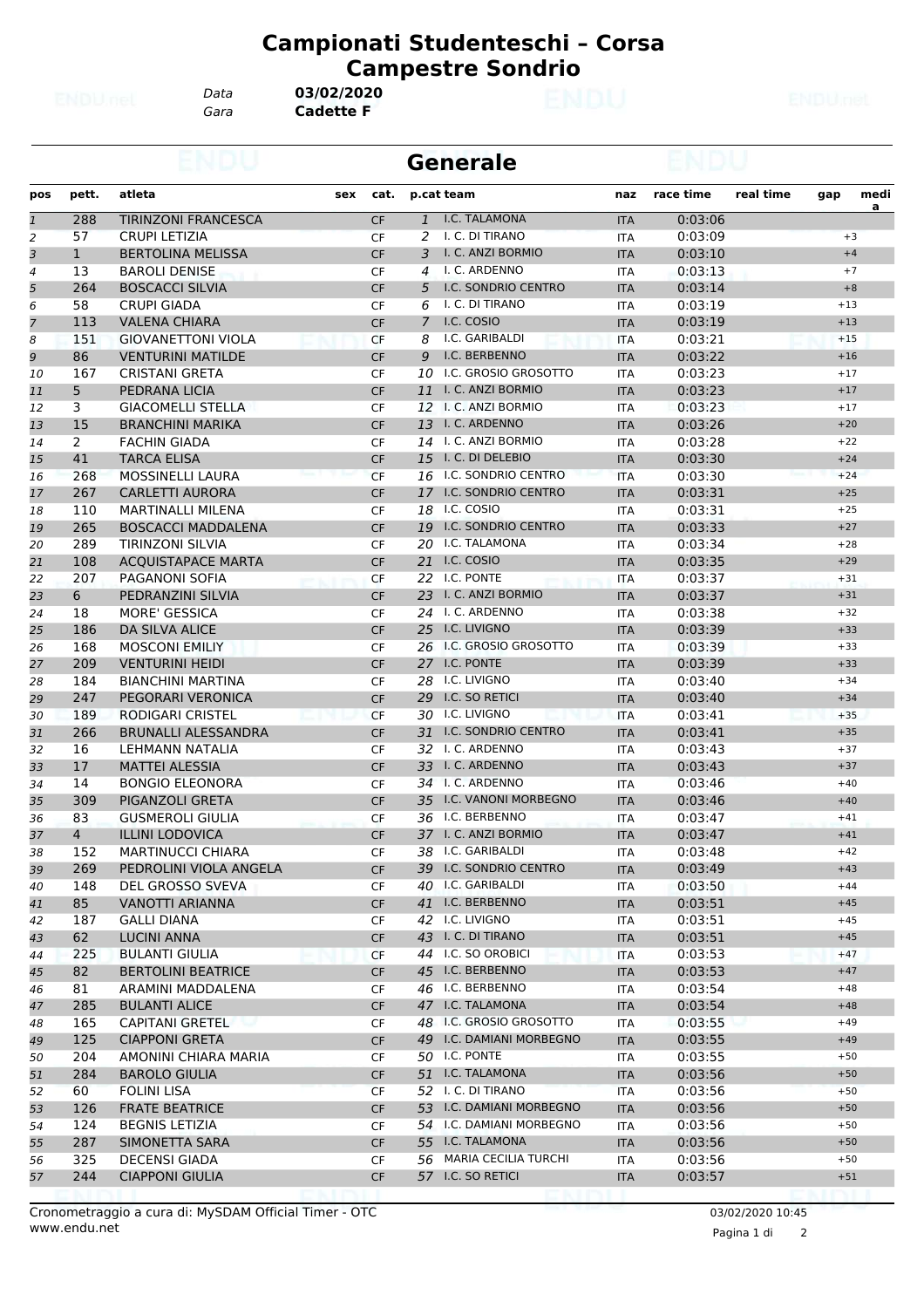| pos | pett. | atleta                        | <b>sex</b> | cat.      | p.cat team      |                             | naz        | race time | real time | gap     | medi<br>a |
|-----|-------|-------------------------------|------------|-----------|-----------------|-----------------------------|------------|-----------|-----------|---------|-----------|
| 58  | 59    | <b>ERRIU BEATRICE</b>         |            | <b>CF</b> | 58              | I. C. DI TIRANO             | <b>ITA</b> | 0:03:59   |           | $+53$   |           |
| 59  | 39    | MAMBRETTI ELENA               |            | <b>CF</b> |                 | 59 I. C. DI DELEBIO         | <b>ITA</b> | 0:03:59   |           | $+53$   |           |
| 60  | 42    | <b>TUNESI MARIA</b>           |            | <b>CF</b> |                 | 60 I. C. DI DELEBIO         | <b>ITA</b> | 0:04:00   |           | $+54$   |           |
| 61  | 307   | <b>LANDI MARTA</b>            |            | <b>CF</b> | 61              | <b>I.C. VANONI MORBEGNO</b> | <b>ITA</b> | 0:04:00   |           | $+54$   |           |
| 62  | 248   | <b>PEGORARI SILVIA</b>        |            | <b>CF</b> | 62              | I.C. SO RETICI              | <b>ITA</b> | 0:04:00   |           | $+54$   |           |
| 63  | 229   | SIGISMUNDI SERENA             |            | <b>CF</b> | 63              | I.C. SO OROBICI             | <b>ITA</b> | 0:04:00   |           | $+54$   |           |
| 64  | 227   | <b>FOPPOLI MARTINA</b>        |            | <b>CF</b> | 64              | I.C. SO OROBICI             | <b>ITA</b> | 0:04:01   |           | $+55$   |           |
| 65  | 128   | PRIORE PAOLA                  |            | <b>CF</b> | 65              | I.C. DAMIANI MORBEGNO       | <b>ITA</b> | 0:04:01   |           | $+55$   |           |
| 66  | 109   | <b>FIORELLI MARTINA</b>       |            | <b>CF</b> | 66              | I.C. COSIO                  | <b>ITA</b> | 0:04:01   |           | $+55$   |           |
| 67  | 286   | <b>COLOMBINI CAMILLA</b>      |            | <b>CF</b> | 67              | I.C. TALAMONA               | <b>ITA</b> | 0:04:01   |           | $+55$   |           |
| 68  | 306   | <b>GUSMEROLI ELISA</b>        |            | <b>CF</b> | 68              | I.C. VANONI MORBEGNO        | <b>ITA</b> | 0:04:02   |           | $+56$   |           |
| 69  | 185   | <b>CASTELLANI AURORA</b>      |            | <b>CF</b> | 69 I.C. LIVIGNO |                             | <b>ITA</b> | 0:04:03   |           | $+57$   |           |
| 70  | 129   | <b>REDAELLI MARTINA</b>       |            | <b>CF</b> |                 | 70 I.C. DAMIANI MORBEGNO    | <b>ITA</b> | 0:04:04   |           | $+58$   |           |
| 71  | 164   | <b>CAPETTI MELISSA</b>        |            | <b>CF</b> | 71              | I.C. GROSIO GROSOTTO        | <b>ITA</b> | 0:04:04   |           | $+58$   |           |
| 72  | 153   | <b>RAVISCIONI GIADA</b>       |            | <b>CF</b> |                 | 72 I.C. GARIBALDI           | <b>ITA</b> | 0:04:04   |           | $+58$   |           |
| 73  | 38    | <b>BRANCHINI PAOLA</b>        |            | <b>CF</b> | 73              | I. C. DI DELEBIO            | <b>ITA</b> | 0:04:04   |           | $+58$   |           |
| 74  | 245   | <b>GRECO RAFFAELLA MARIA</b>  |            | <b>CF</b> |                 | 74 I.C. SO RETICI           | <b>ITA</b> | 0:04:05   |           | $+59$   |           |
| 75  | 305   | <b>CROCE CAMILLA</b>          |            | <b>CF</b> |                 | 75 I.C. VANONI MORBEGNO     | <b>ITA</b> | 0:04:05   |           | $+1:00$ |           |
| 76  | 112   | <b>PIANTA MATILDE</b>         |            | <b>CF</b> | 76 I.C. COSIO   |                             | <b>ITA</b> | 0:04:06   |           | $+1:00$ |           |
| 77  | 304   | CASTELLETTI CAMILLA           |            | <b>CF</b> |                 | 77 I.C. VANONI MORBEGNO     | <b>ITA</b> | 0:04:09   |           | $+1:03$ |           |
| 78  | 206   | <b>GIANATTI MARTINA</b>       |            | <b>CF</b> | 78 I.C. PONTE   |                             | <b>ITA</b> | 0:04:11   |           | $+1:05$ |           |
| 79  | 37    | <b>ACOUISTAPACE LAURA</b>     |            | <b>CF</b> |                 | 79 I. C. DI DELEBIO         | <b>ITA</b> | 0:04:12   |           | $+1:06$ |           |
| 80  | 228   | RAMADANI NICOL FATIMA         |            | <b>CF</b> |                 | 80 I.C. SO OROBICI          | <b>ITA</b> | 0:04:13   |           | $+1:07$ |           |
| 81  | 208   | CALIANO CARLOTTA              |            | <b>CF</b> | 81              | I.C. PONTE                  | <b>ITA</b> | 0:04:14   |           | $+1:08$ |           |
| 82  | 111   | <b>MARTINALLI MICAELA</b>     |            | <b>CF</b> | 82 I.C. COSIO   |                             | <b>ITA</b> | 0:04:19   |           | $+1:13$ |           |
| 83  | 84    | <b>NEGRINI SOFIA</b>          |            | <b>CF</b> |                 | 83 I.C. BERBENNO            | <b>ITA</b> | 0:04:21   |           | $+1:15$ |           |
| 84  | 326   | ROSSI MADDALENA               |            | <b>CF</b> | 84              | <b>MARIA CECILIA TURCHI</b> | <b>ITA</b> | 0:04:22   |           | $+1:16$ |           |
| 85  | 324   | <b>BETTINELLI TERESA</b>      |            | <b>CF</b> | 85              | <b>MARIA CECILIA TURCHI</b> | <b>ITA</b> | 0:04:23   |           | $+1:17$ |           |
| 86  | 224   | <b>ANDREOLI IRIS</b>          |            | <b>CF</b> | 86              | I.C. SO OROBICI             | <b>ITA</b> | 0:04:25   |           | $+1:19$ |           |
| 87  | 226   | <b>FONTANA TORREGR STELLA</b> |            | <b>CF</b> |                 | 87 I.C. SO OROBICI          | <b>ITA</b> | 0:04:28   |           | $+1:22$ |           |
| 88  | 246   | PEDROTTI ELENA                |            | <b>CF</b> | 88              | <b>I.C. SO RETICI</b>       | <b>ITA</b> | 0:04:32   |           | $+1:26$ |           |
| 89  | 308   | LANZIANI CAROLINA MARIA       |            | <b>CF</b> |                 | 89 I.C. VANONI MORBEGNO     | <b>ITA</b> | 0:04:38   |           | $+1:32$ |           |
| 90  | 166   | <b>COSSI ANNA</b>             |            | <b>CF</b> |                 | 90 I.C. GROSIO GROSOTTO     | <b>ITA</b> | 0:07:05   |           | $+3:59$ |           |
| 91  | 169   | <b>VALMADRE AGATA</b>         |            | <b>CF</b> | 91              | I.C. GROSIO GROSOTTO        | <b>ITA</b> | 0:07:05   |           | $+3:59$ |           |
| 92  | 149   | <b>CACCIA ILARIA</b>          |            | <b>CF</b> |                 | 92 I.C. GARIBALDI           | <b>ITA</b> | 0:07:30   |           | $+4:24$ |           |
|     |       |                               |            |           |                 |                             |            |           |           |         |           |

|             | anomatraggio a cura di: MySDAM Official Timor. OTC |             |                | ENDI        | <b>02/02/2020 10:45</b>   |             |
|-------------|----------------------------------------------------|-------------|----------------|-------------|---------------------------|-------------|
|             |                                                    |             |                |             |                           |             |
|             | <b>ENDUnet</b>                                     |             | ENDU           |             | ENDUmet                   |             |
| <b>ENDU</b> |                                                    | <b>ENDU</b> |                | <b>ENDU</b> |                           | <b>ENDU</b> |
|             | <b>ENDU</b>                                        |             | <b>ENDU</b>    |             | ENDU                      |             |
| ENDU        |                                                    | <b>ENDU</b> |                | <b>ENDU</b> |                           | <b>ENDU</b> |
|             | <b>ENDU</b>                                        |             | <b>ENDUnet</b> |             | <b>ENDU</b>               |             |
| <b>ENDU</b> |                                                    | <b>ENDU</b> |                | <b>ENDU</b> |                           | <b>ENDU</b> |
|             | <b>ENDU<sub>met</sub></b>                          |             | <b>ENDU</b>    |             | <b>ENDU<sub>Del</sub></b> |             |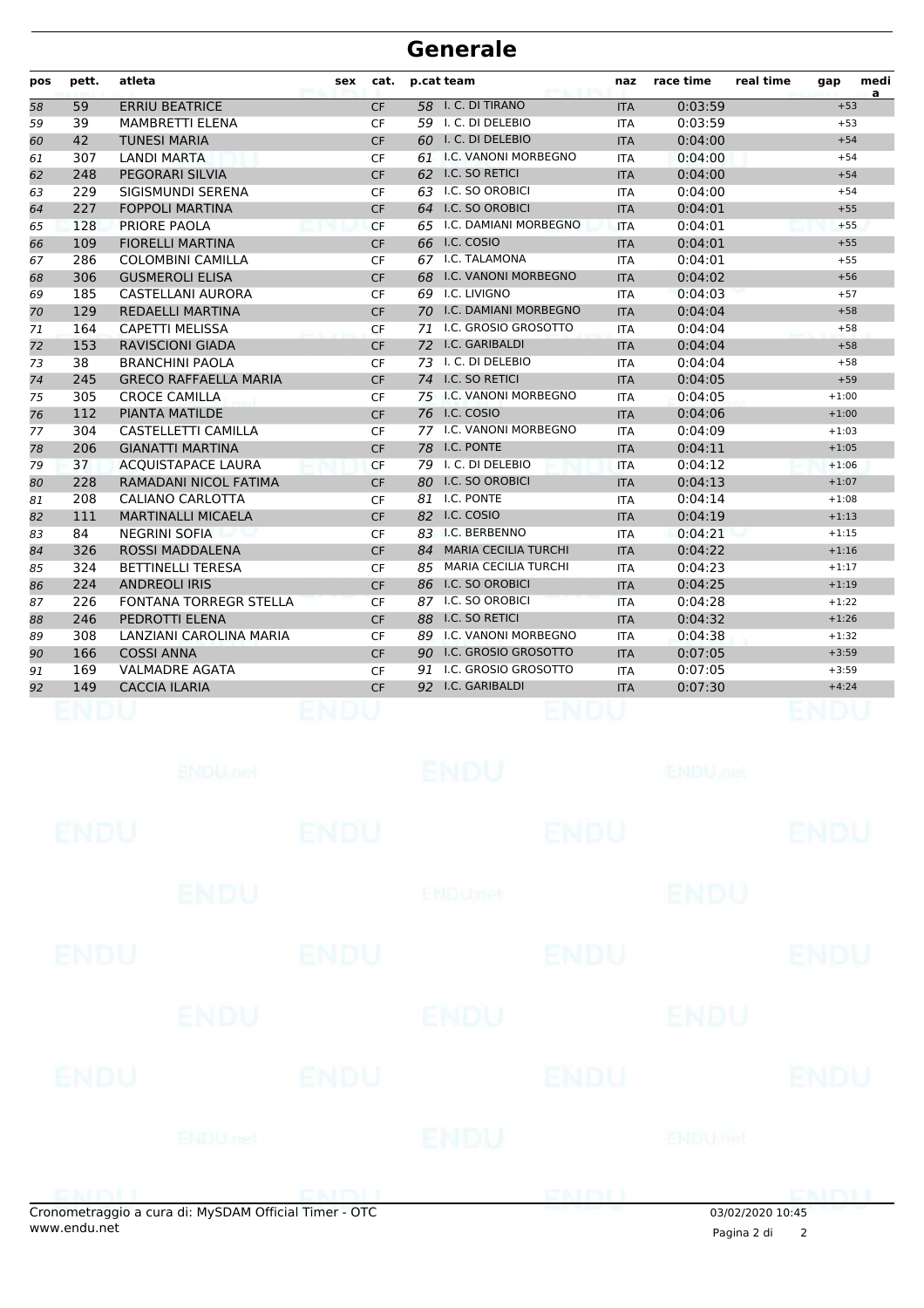*Data* **03/02/2020**

*Gara* **Cadetti M**

|                |                 |                                               |     | <b>Generale</b> |                |                          |            |           |           |         |                |
|----------------|-----------------|-----------------------------------------------|-----|-----------------|----------------|--------------------------|------------|-----------|-----------|---------|----------------|
| pos            | pett.           | atleta                                        | sex | cat.            |                | p.cat team               | naz        | race time | real time | gap     | medi           |
| $\mathbf{1}$   | 290             | <b>CIAPONI DANIELE</b>                        |     | <b>CM</b>       | $\mathbf{1}$   | I.C. TALAMONA            | <b>ITA</b> | 0:05:14   |           |         | $\overline{a}$ |
| 2              | 114             | <b>BOTTA MATTEO</b>                           |     | <b>CM</b>       | 2              | I.C. COSIO               | <b>ITA</b> | 0:05:15   |           | $+1$    |                |
| 3              | 159             | <b>TOMERA LORENZO</b>                         |     | <b>CM</b>       | 3              | I.C. GARIBALDI           | <b>ITA</b> | 0:05:17   |           | $+4$    |                |
| 4              | 117             | <b>FALLATI SIMONE</b>                         |     | <b>CM</b>       | 4              | I.C. COSIO               | <b>ITA</b> | 0:05:28   |           | $+15$   |                |
| 5              | 295             | <b>MAZZONI ANDREA</b>                         |     | <b>CM</b>       | 5              | I.C. TALAMONA            | <b>ITA</b> | 0:05:31   |           | $+18$   |                |
| 6              | 119             | <b>SUTTI GABRIELE</b>                         |     | <b>CM</b>       | 6              | I.C. COSIO               | ITA        | 0:05:33   |           | $+20$   |                |
| $\overline{7}$ | 9               | PEDRANZINI DANIEL                             |     | <b>CM</b>       | $\overline{7}$ | I. C. ANZI BORMIO        | <b>ITA</b> | 0:05:35   |           | $+22$   |                |
| 8              | 133             | JAMAL EL IDRISS YASSINE                       |     | <b>CM</b>       | 8              | I.C. DAMIANI MORBEGNO    | <b>ITA</b> | 0:05:36   |           | $+23$   |                |
| 9              | 158             | <b>NEGRI ANDREA</b>                           |     | <b>CM</b>       | 9              | I.C. GARIBALDI           | <b>ITA</b> | 0:05:36   |           | $+23$   |                |
| 10             | 312             | DE ROSA ANDREA                                |     | <b>CM</b>       |                | 10 I.C. VANONI MORBEGNO  | <b>ITA</b> | 0:05:38   |           | $+25$   |                |
| 11             | 230             | <b>BETTINI CARLO</b>                          |     | <b>CM</b>       |                | 11 I.C. SO OROBICI       | <b>ITA</b> | 0:05:38   |           | $+25$   |                |
| 12             | 270             | <b>D'ALPAOS RICCARDO</b><br><b>NICOLA</b>     |     | <b>CM</b>       |                | 12 I.C. SONDRIO CENTRO   | <b>ITA</b> | 0:05:41   |           | $+28$   |                |
| 13             | 294             | <b>MAZZANTI SIMONE</b>                        |     | <b>CM</b>       |                | 13 I.C. TALAMONA         | <b>ITA</b> | 0:05:42   |           | $+29$   |                |
| 14             | 64              | <b>BUSIN LAPO</b>                             |     | <b>CM</b>       |                | 14 I. C. DI TIRANO       | ITA        | 0:05:43   |           | $+30$   |                |
| 15             | 157             | <b>GIANERA NANA DIDIER</b><br><b>ALEXANDE</b> |     | <b>CM</b>       |                | 15 I.C. GARIBALDI        | <b>ITA</b> | 0:05:44   |           | $+31$   |                |
| 16             | 131             | <b>CLERICI MATTIA</b>                         |     | <b>CM</b>       |                | 16 I.C. DAMIANI MORBEGNO | <b>ITA</b> | 0:05:47   |           | $+33$   |                |
| 17             | 116             | <b>DELL'OCA SIMONE</b>                        |     | <b>CM</b>       |                | 17 I.C. COSIO            | <b>ITA</b> | 0:05:48   |           | $+35$   |                |
| 18             | 135             | <b>VINCI DAVIDE</b>                           |     | <b>CM</b>       |                | 18 I.C. DAMIANI MORBEGNO | <b>ITA</b> | 0:05:49   |           | $+36$   |                |
| 19             | 156             | <b>FUMAGALLI MATTIA</b>                       |     | <b>CM</b>       |                | 19 I.C. GARIBALDI        | <b>ITA</b> | 0:05:51   |           | $+38$   |                |
| 20             | 233             | <b>HEMIDACH MOHAMMED</b><br>RAYANE            |     | <b>CM</b>       | 20             | I.C. SO OROBICI          | ITA        | 0:05:51   |           | $+38$   |                |
| 21             | 191             | <b>BRADANINI MIRKO</b>                        |     | <b>CM</b>       |                | 21 I.C. LIVIGNO          | <b>ITA</b> | 0:05:52   |           | $+39$   |                |
| 22             | 43              | DAL FARRA SIMONE                              |     | <b>CM</b>       |                | 22 I. C. DI DELEBIO      | <b>ITA</b> | 0:05:53   |           | $+40$   |                |
| 23             | 235             | <b>STEFFANONI SIMONE</b>                      |     | <b>CM</b>       |                | 23 I.C. SO OROBICI       | <b>ITA</b> | 0:05:54   |           | $+41$   |                |
| 24             | 65              | <b>FORCARI ENRICO</b>                         |     | <b>CM</b>       |                | 24 I. C. DI TIRANO       | <b>ITA</b> | 0:05:55   |           | $+42$   |                |
| 25             | 210             | ANDREOTTI LORENZO                             |     | <b>CM</b>       |                | 25 I.C. PONTE            | <b>ITA</b> | 0:05:55   |           | $+42$   |                |
| 26             | 171             | <b>ILLINI VALENTINO</b>                       |     | <b>CM</b>       |                | 26 I.C. GROSIO GROSOTTO  | <b>ITA</b> | 0:05:55   |           | $+42$   |                |
| 27             | 194             | <b>NEGRINI SIMONE</b>                         |     | <b>CM</b>       |                | 27 I.C. LIVIGNO          | <b>ITA</b> | 0:05:56   |           | $+43$   |                |
| 28             | 310             | <b>BARBERA GIACOMO</b>                        |     | <b>CM</b>       |                | 28 I.C. VANONI MORBEGNO  | <b>ITA</b> | 0:05:58   |           | $+45$   |                |
| 29             | 293             | <b>GUSMEROLI FRANCESCO</b>                    |     | <b>CM</b>       |                | 29 I.C. TALAMONA         | <b>ITA</b> | 0:05:58   |           | $+45$   |                |
| 30             | 118             | <b>SPANDRIO FILIPPO</b>                       |     | <b>CM</b>       |                | 30 I.C. COSIO            | <b>ITA</b> | 0:05:59   |           | $+46$   |                |
| 31             | 193             | <b>CUSINI CHRISTIAN</b>                       |     | <b>CM</b>       |                | 31 I.C. LIVIGNO          | <b>ITA</b> | 0:06:00   |           | $+47$   |                |
| 32             | 132             | <b>GAMBETTA JARNO</b>                         |     | <b>CM</b>       |                | 32 I.C. DAMIANI MORBEGNO | <b>ITA</b> | 0:06:00   |           | $+47$   |                |
| 33             | 255             | <b>PATRIZI GIOELE</b>                         |     | <b>CM</b>       |                | 33 I.C. SO RETICI        | <b>ITA</b> | 0:06:01   |           | $+48$   |                |
| 34             | 231             | <b>CIRIELLO LORENZO</b>                       |     | <b>CM</b>       |                | 34 I.C. SO OROBICI       | <b>ITA</b> | 0:06:02   |           | $+49$   |                |
| 35             | 271             | <b>MONDINO GIACOMO</b>                        |     | <b>CM</b>       |                | 35 I.C. SONDRIO CENTRO   | <b>ITA</b> | 0:06:06   |           | $+53$   |                |
| 36             | 175             | ZANINI DANIELE                                |     | CM              |                | 36 I.C. GROSIO GROSOTTO  | <b>ITA</b> | 0:06:07   |           | $+54$   |                |
| 37             | 63              | <b>BRAFA FEDERICO</b>                         |     | <b>CM</b>       |                | 37 I. C. DI TIRANO       | <b>ITA</b> | 0:06:07   |           | $+54$   |                |
| 38             | 115             | CAZZATO ALBERTO                               |     | <b>CM</b>       |                | 38 I.C. COSIO            | <b>ITA</b> | 0:06:08   |           | $+55$   |                |
| 39             | 7 <sup>7</sup>  | APOLLONIO RICCARDO                            |     | <b>CM</b>       |                | 39 I. C. ANZI BORMIO     | <b>ITA</b> | 0:06:10   |           | $+57$   |                |
| 40             | 291             | <b>COLOMBINI SAMUELE</b>                      |     | <b>CM</b>       |                | 40 I.C. TALAMONA         | ITA        | 0:06:12   |           | $+58$   |                |
| 41             | 234             | <b>LAPSUS TOMMASO</b>                         |     | <b>CM</b>       |                | 41 I.C. SO OROBICI       | <b>ITA</b> | 0:06:12   |           | $+59$   |                |
| 42             | 214             | PINO FEDERICO                                 |     | <b>CM</b>       |                | 42 I.C. PONTE            | ITA        | 0:06:12   |           | $+59$   |                |
| 43             | 12 <sup>2</sup> | <b>ZANOLI PIETRO</b>                          |     |                 |                | 43 I. C. ANZI BORMIO     |            | 0:06:13   |           | $+1:00$ |                |
|                |                 |                                               |     | <b>CM</b>       |                | 44 I.C. SONDRIO CENTRO   | <b>ITA</b> |           |           |         |                |
| 44             | 274             | PELIZZATTI ANDREA                             |     | CM              |                | 45 I.C. SO RETICI        | <b>ITA</b> | 0:06:13   |           | $+1:00$ |                |
| 45             | 250             | <b>AGNELLI ALAN</b>                           |     | <b>CM</b>       |                |                          | <b>ITA</b> | 0:06:15   |           | $+1:01$ |                |
| 46             | 68              | TAFUR ERICK                                   |     | <b>CM</b>       |                | 46 I. C. DI TIRANO       | ITA        | 0:06:15   |           | $+1:02$ |                |
| 47             | 254             | <b>NEGRINI SAMUELE</b>                        |     | <b>CM</b>       |                | 47 I.C. SO RETICI        | <b>ITA</b> | 0:06:16   |           | $+1:03$ |                |
| 48             | 211             | <b>CHIAROT GIACOMO</b>                        |     | <b>CM</b>       |                | 48 I.C. PONTE            | ITA        | 0:06:16   |           | $+1:03$ |                |
| 49             | 327             | <b>BALLANTINI FRANCESCO</b>                   |     | <b>CM</b>       |                | 49 MARIA CECILIA TURCHI  | <b>ITA</b> | 0:06:16   |           | $+1:03$ |                |
| 50             | 67              | DELLA VEDOVA EMILIO                           |     | <b>CM</b>       |                | 50 I. C. DI TIRANO       | <b>ITA</b> | 0:06:17   |           | $+1:03$ |                |
| 51             | 328             | DALLA MURA ANDREA                             |     | <b>CM</b>       |                | 51 MARIA CECILIA TURCHI  | <b>ITA</b> | 0:06:17   |           | $+1:03$ |                |
| 52             | 20              | <b>FIORONI JACOPO</b>                         |     | <b>CM</b>       |                | 52 I. C. ARDENNO         | <b>ITA</b> | 0:06:17   |           | $+1:04$ |                |
| 53             | 275             | PROH LUCA                                     |     | <b>CM</b>       |                | 53 I.C. SONDRIO CENTRO   | <b>ITA</b> | 0:06:18   |           | $+1:05$ |                |
| 54             | 273             | <b>GRAZIANO GABRIELE</b>                      |     | <b>CM</b>       |                | 54 I.C. SONDRIO CENTRO   | ITA        | 0:06:19   |           | $+1:06$ |                |
| 55             | 21              | <b>FOLTRAN ELIA</b>                           |     | <b>CM</b>       |                | 55 I. C. ARDENNO         | <b>ITA</b> | 0:06:20   |           | $+1:07$ |                |
| 56             | 252             | MIOTTI PIETRO                                 |     | <b>CM</b>       |                | 56 I.C. SO RETICI        | <b>ITA</b> | 0:06:22   |           | $+1:09$ |                |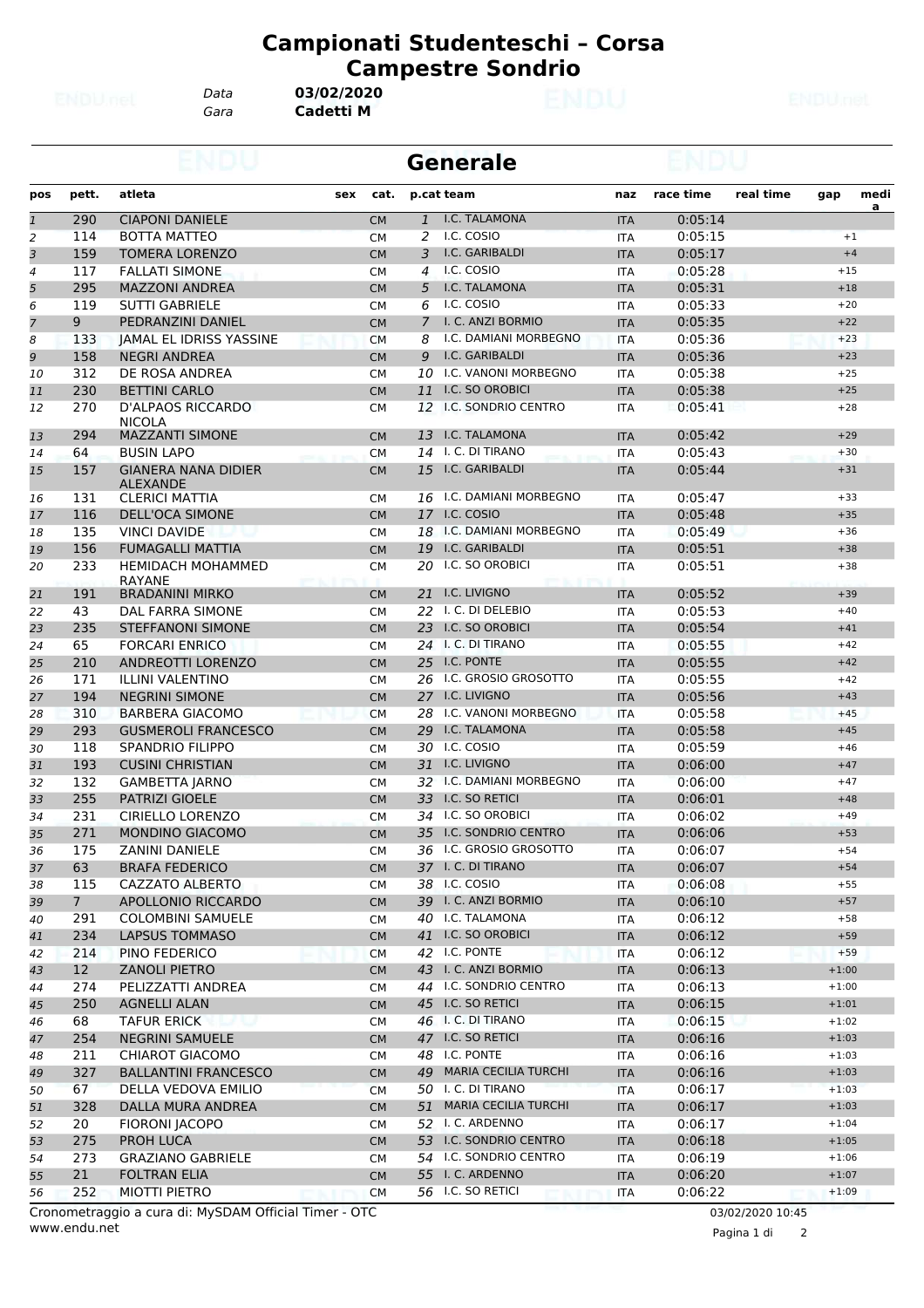| pos | pett. | atleta                       | sex | cat.      | p.cat team           |                             | naz        | race time | real time | gap     | medi<br>a |
|-----|-------|------------------------------|-----|-----------|----------------------|-----------------------------|------------|-----------|-----------|---------|-----------|
| 57  | 154   | <b>BOTTAZZI FRANCESCO</b>    |     | <b>CM</b> | 57 I.C. GARIBALDI    |                             | <b>ITA</b> | 0:06:24   |           | $+1:10$ |           |
| 58  | 212   | <b>DESOLEI SIMONE</b>        |     | <b>CM</b> | <b>58 I.C. PONTE</b> |                             | <b>ITA</b> | 0:06:24   |           | $+1:11$ |           |
| 59  | 66    | <b>GONZINI MICHELE</b>       |     | <b>CM</b> | 59 I. C. DI TIRANO   |                             | <b>ITA</b> | 0:06:26   |           | $+1:13$ |           |
| 60  | 215   | <b>SERTORE SEBASTIANO</b>    |     | <b>CM</b> | 60 I.C. PONTE        |                             | <b>ITA</b> | 0:06:28   |           | $+1:14$ |           |
| 61  | 172   | PARTESANA ALESSIO            |     | <b>CM</b> |                      | 61 I.C. GROSIO GROSOTTO     | <b>ITA</b> | 0:06:28   |           | $+1:15$ |           |
| 62  | 45    | <b>MICHELI CRISTIAN</b>      |     | <b>CM</b> | 62 I. C. DI DELEBIO  |                             | <b>ITA</b> | 0:06:29   |           | $+1:16$ |           |
| 63  | 190   | <b>BORMOLINI NATAN</b>       |     | <b>CM</b> | 63 I.C. LIVIGNO      |                             | <b>ITA</b> | 0:06:29   |           | $+1:16$ |           |
| 64  | 272   | <b>ERBA GIOELE</b>           |     | <b>CM</b> |                      | 64 I.C. SONDRIO CENTRO      | <b>ITA</b> | 0:06:29   |           | $+1:16$ |           |
| 65  | 24    | <b>TRIANGELI DIEGO</b>       |     | <b>CM</b> | 65 I. C. ARDENNO     |                             | <b>ITA</b> | 0:06:30   |           | $+1:17$ |           |
| 66  | 22    | <b>MUFATTI DANIELE</b>       |     | <b>CM</b> | 66 I. C. ARDENNO     |                             | <b>ITA</b> | 0:06:30   |           | $+1:17$ |           |
| 67  | 170   | <b>MOSCONI MATTIA</b>        |     | <b>CM</b> |                      | 67 I.C. GROSIO GROSOTTO     | <b>ITA</b> | 0:06:31   |           | $+1:18$ |           |
| 68  | 91    | PINALLI RICCARDO LUIGI       |     | <b>CM</b> | 68 I.C. BERBENNO     |                             | <b>ITA</b> | 0:06:31   |           | $+1:18$ |           |
| 69  | 130   | <b>ZUCCALLI FEDERICO</b>     |     | <b>CM</b> |                      | 69 I.C. DAMIANI MORBEGNO    | <b>ITA</b> | 0:06:32   |           | $+1:19$ |           |
| 70  | 232   | <b>DURANTE MICHELE</b>       |     | <b>CM</b> | 70 I.C. SO OROBICI   |                             | <b>ITA</b> | 0:06:32   |           | $+1:19$ |           |
| 71  | 134   | <b>MARIENI SEBASTIANO</b>    |     | <b>CM</b> | 71                   | I.C. DAMIANI MORBEGNO       | <b>ITA</b> | 0:06:33   |           | $+1:20$ |           |
| 72  | 251   | FERRARI ALESSANDRO           |     | <b>CM</b> | 72 I.C. SO RETICI    |                             | <b>ITA</b> | 0:06:34   |           | $+1:20$ |           |
| 73  | 47    | OPOKU AMOO                   |     | <b>CM</b> | 73 I. C. DI DELEBIO  |                             | <b>ITA</b> | 0:06:34   |           | $+1:21$ |           |
| 74  | 92    | YAAKOUBI MOHAMED             |     | <b>CM</b> | 74 I.C. BERBENNO     |                             | <b>ITA</b> | 0:06:34   |           | $+1:21$ |           |
| 75  | 313   | <b>GUSMEROLI NICOLA</b>      |     | <b>CM</b> | 75                   | I.C. VANONI MORBEGNO        | <b>ITA</b> | 0:06:36   |           | $+1:22$ |           |
| 76  | 311   | <b>COLOMBINI GIUSEPPE</b>    |     | <b>CM</b> |                      | 76 I.C. VANONI MORBEGNO     | <b>ITA</b> | 0:06:36   |           | $+1:23$ |           |
| 77  | 173   | <b>SALA TENNA JACOPO</b>     |     | <b>CM</b> |                      | 77 I.C. GROSIO GROSOTTO     | <b>ITA</b> | 0:06:37   |           | $+1:23$ |           |
| 78  | 23    | <b>SAVETTA NICOLA</b>        |     | <b>CM</b> | 78 I. C. ARDENNO     |                             | <b>ITA</b> | 0:06:38   |           | $+1:24$ |           |
| 79  | 19    | <b>BASSI RUBEN</b>           |     | <b>CM</b> | 79 I. C. ARDENNO     |                             | <b>ITA</b> | 0:06:38   |           | $+1:25$ |           |
| 80  | 46    | <b>MICHELI DIEGO</b>         |     | <b>CM</b> | 80 I. C. DI DELEBIO  |                             | <b>ITA</b> | 0:06:39   |           | $+1:26$ |           |
| 81  | 87    | <b>BELHAI HICHAM</b>         |     | <b>CM</b> | 81 I.C. BERBENNO     |                             | <b>ITA</b> | 0:06:40   |           | $+1:27$ |           |
| 82  | 8     | <b>GIACOMELLI MATTIA</b>     |     | <b>CM</b> | 82 I. C. ANZI BORMIO |                             | <b>ITA</b> | 0:06:40   |           | $+1:27$ |           |
| 83  | 292   | <b>LIBERA ALDO</b>           |     | <b>CM</b> | 83 I.C. TALAMONA     |                             | <b>ITA</b> | 0:06:40   |           | $+1:27$ |           |
| 84  | 90    | <b>MAINETTI MICHELE</b>      |     | <b>CM</b> | 84 I.C. BERBENNO     |                             | <b>ITA</b> | 0:06:42   |           | $+1:29$ |           |
| 85  | 333   | <b>BORMOLINI GIACOMO</b>     |     | <b>CM</b> | 85                   | <b>MARIA CECILIA TURCHI</b> | <b>ITA</b> | 0:06:43   |           | $+1:30$ |           |
| 86  | 253   | <b>NANA DANIEL</b>           |     | <b>CM</b> | 86 I.C. SO RETICI    |                             | <b>ITA</b> | 0:06:44   |           | $+1:31$ |           |
| 87  | 48    | <b>TERENGHI RICCARDO</b>     |     | <b>CM</b> | 87 I. C. DI DELEBIO  |                             | <b>ITA</b> | 0:06:45   |           | $+1:32$ |           |
| 88  | 315   | <b>SPEZIALE SIMONE</b>       |     | <b>CM</b> |                      | 88 I.C. VANONI MORBEGNO     | <b>ITA</b> | 0:06:46   |           | $+1:33$ |           |
| 89  | 195   | PRADELLA GIOVANNI            |     | <b>CM</b> | 89 I.C. LIVIGNO      |                             | <b>ITA</b> | 0:06:46   |           | $+1:33$ |           |
| 90  | 314   | POZZOLI EUGENIO FILIPPO      |     | <b>CM</b> |                      | 90 I.C. VANONI MORBEGNO     | <b>ITA</b> | 0:06:47   |           | $+1:34$ |           |
| 91  | 192   | <b>CONTI EDOARDO</b>         |     | <b>CM</b> | 91 I.C. LIVIGNO      |                             | <b>ITA</b> | 0:06:47   |           | $+1:34$ |           |
| 92  | 44    | <b>GASHI MERGENT</b>         |     | <b>CM</b> | 92 I. C. DI DELEBIO  |                             | <b>ITA</b> | 0:06:48   |           | $+1:34$ |           |
| 93  | 213   | LORENZINI NICOLO'            |     | <b>CM</b> | 93 I.C. PONTE        |                             | <b>ITA</b> | 0:06:48   |           | $+1:35$ |           |
| 94  | 88    | <b>BRACCHI NICOLAS</b>       |     | <b>CM</b> | 94 I.C. BERBENNO     |                             | <b>ITA</b> | 0:06:49   |           | $+1:36$ |           |
| 95  | 155   | <b>FALZINELLA ALESSANDRO</b> |     | <b>CM</b> | 95 I.C. GARIBALDI    |                             | <b>ITA</b> | 0:07:16   |           | $+2:03$ |           |
|     |       |                              |     |           |                      |                             |            |           |           |         |           |

| <b>ENDU</b>                     |                 | ENDU        |                | <b>ENDU</b> |             | <b>ENDU</b> |
|---------------------------------|-----------------|-------------|----------------|-------------|-------------|-------------|
|                                 | <b>ENDU</b>     |             | <b>ENDUnet</b> |             | ENDU        |             |
| <b>ENDU</b>                     |                 | <b>ENDU</b> |                | <b>ENDU</b> |             | <b>ENDU</b> |
|                                 | ENDU            |             | <b>ENDU</b>    |             | <b>ENDU</b> |             |
| <b>ENDU</b>                     |                 | <b>ENDU</b> |                | <b>ENDU</b> |             | <b>ENDU</b> |
|                                 | <b>ENDU</b> nel |             | ENDU           |             | ENDUmet     |             |
| the property of the property of |                 | $- - -$     |                | CNIDI       |             | CNIA        |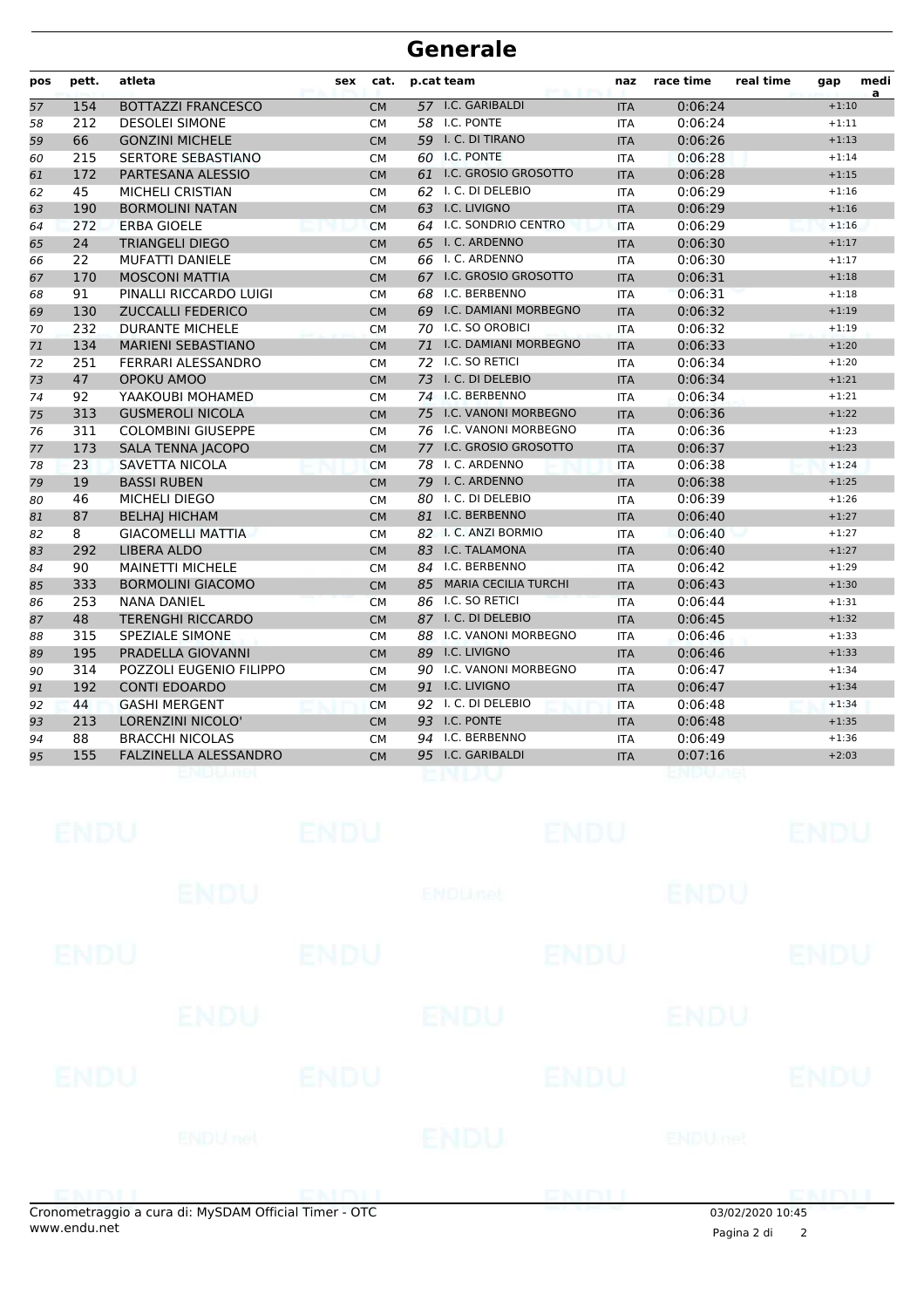*Gara* **Ragazze F** *Data* **03/02/2020**

|              |       |                            | <b>Generale</b> |           |              |                          |            |           |           |         |      |
|--------------|-------|----------------------------|-----------------|-----------|--------------|--------------------------|------------|-----------|-----------|---------|------|
| pos          | pett. | atleta                     | sex             | cat.      |              | p.cat team               | naz        | race time | real time | gap     | medi |
| $\mathbf{1}$ | 299   | <b>SPINI TABATHA</b>       |                 | <b>RF</b> | $\mathbf{1}$ | I.C. TALAMONA            | <b>ITA</b> | 0:03:22   |           |         | a    |
| 2            | 145   | <b>GERONIMI ALESSANDRA</b> |                 | <b>RF</b> | 2            | I.C. GARIBALDI           | <b>ITA</b> | 0:03:24   |           | $+2$    |      |
| 3            | 30    | <b>CANCLINI SABRINA</b>    |                 | <b>RF</b> | 3            | I. C. ANZI BORMIO        | <b>ITA</b> | 0:03:26   |           | $+4$    |      |
| 4            | 80    | <b>MARELLI SILVIA</b>      |                 | <b>RF</b> | 4            | I. C. ARDENNO            | <b>ITA</b> | 0:03:27   |           | $+5$    |      |
| 5            | 137   | <b>BULANTI MICHELA</b>     |                 | <b>RF</b> | 5            | I.C. DAMIANI MORBEGNO    | <b>ITA</b> | 0:03:32   |           | $+10$   |      |
| 6            | 276   | <b>BULANTI ILARIA</b>      |                 | <b>RF</b> | 6            | I.C. SONDRIO CENTRO      | <b>ITA</b> | 0:03:33   |           | $+11$   |      |
| 7            | 31    | <b>DEI CAS RACHELE</b>     |                 | <b>RF</b> |              | 7 I. C. ANZI BORMIO      | <b>ITA</b> | 0:03:34   |           | $+12$   |      |
| 8            | 136   | <b>BERTOLINI SARA</b>      |                 | <b>RF</b> | 8            | I.C. DAMIANI MORBEGNO    | <b>ITA</b> | 0:03:34   |           | $+12$   |      |
| 9            | 138   | PIGHETTI GIULIA            |                 | <b>RF</b> | 9            | I.C. DAMIANI MORBEGNO    | <b>ITA</b> | 0:03:34   |           | $+12$   |      |
| 10           | 331   | <b>DECENSI SARA</b>        |                 | <b>RF</b> |              | 10 MARIA CECILIA TURCHI  | <b>ITA</b> | 0:03:36   |           | $+14$   |      |
| 11           | 106   | <b>SUTTI GAIA</b>          |                 | <b>RF</b> |              | 11 I.C. COSIO            | <b>ITA</b> | 0:03:37   |           | $+16$   |      |
| 12           | 49    | <b>BOUNOU NADA</b>         |                 | <b>RF</b> |              | 12 I. C. DI DELEBIO      | <b>ITA</b> | 0:03:40   |           | $+18$   |      |
| 13           | 298   | <b>LUZZI ALESSIA</b>       |                 | <b>RF</b> |              | 13 I.C. TALAMONA         | <b>ITA</b> | 0:03:41   |           | $+19$   |      |
| 14           | 107   | SVANELLA MATILDE           |                 | <b>RF</b> |              | 14 I.C. COSIO            | <b>ITA</b> | 0:03:41   |           | $+20$   |      |
| 15           | 196   | <b>BORMOLINI CATERINA</b>  |                 | <b>RF</b> |              | 15 I.C. LIVIGNO          | <b>ITA</b> | 0:03:48   |           | $+26$   |      |
| 16           | 197   | <b>BORMOLINI GINEVRA</b>   |                 | <b>RF</b> |              | 16 I.C. LIVIGNO          | <b>ITA</b> | 0:03:48   |           | $+26$   |      |
| 17           | 178   | <b>GRANEROLI AMELIA</b>    |                 | <b>RF</b> |              | 17 I.C. GROSIO GROSOTTO  | <b>ITA</b> | 0:03:49   |           | $+27$   |      |
| 18           | 147   | <b>TRUSSONI MARTINA</b>    |                 | RF        |              | 18 I.C. GARIBALDI        | ITA        | 0:03:49   |           | $+28$   |      |
| 19           | 139   | ROMEGIALLI ELISA           |                 | <b>RF</b> |              | 19 I.C. DAMIANI MORBEGNO | <b>ITA</b> | 0:03:50   |           | $+28$   |      |
| 20           | 319   | STEFANELLI AMANI           |                 | <b>RF</b> |              | 20 I.C. VANONI MORBEGNO  | <b>ITA</b> | 0:03:50   |           | $+29$   |      |
| 21           | 69    | LUCHINA ANNA               |                 | <b>RF</b> |              | 21 I. C. DI TIRANO       | <b>ITA</b> | 0:03:51   |           | $+29$   |      |
| 22           | 77    | <b>BOIANI ILARIA</b>       |                 | <b>RF</b> |              | 22 I. C. ARDENNO         | <b>ITA</b> | 0:03:51   |           | $+29$   |      |
| 23           | 105   | PREDA GIADA                |                 | <b>RF</b> |              | 23 I.C. COSIO            | <b>ITA</b> | 0:03:52   |           | $+30$   |      |
| 24           | 221   | <b>DAL CIN BEATRICE</b>    |                 | RF        |              | 24 I.C. PONTE            | ITA        | 0:03:52   |           | $+30$   |      |
| 25           | 257   | <b>GIANATTI LAURA</b>      |                 | <b>RF</b> |              | 25 I.C. SO RETICI        | <b>ITA</b> | 0:03:53   |           | $+31$   |      |
| 26           | 277   | <b>MUFFATTI ALICE</b>      |                 | <b>RF</b> |              | 26 I.C. SONDRIO CENTRO   | <b>ITA</b> | 0:03:53   |           | $+31$   |      |
| 27           | 223   | <b>MOLTONI CAMILLA</b>     |                 | <b>RF</b> |              | 27 I.C. PONTE            | <b>ITA</b> | 0:03:54   |           | $+32$   |      |
| 28           | 297   | KHALFI SALMA               |                 | <b>RF</b> |              | 28 I.C. TALAMONA         | <b>ITA</b> | 0:03:55   |           | $+33$   |      |
| 29           | 278   | <b>NAZZARI SOFIA</b>       |                 | <b>RF</b> |              | 29 I.C. SONDRIO CENTRO   | <b>ITA</b> | 0:03:55   |           | $+34$   |      |
| 30           | 198   | <b>CANTONI MATILDE</b>     |                 | <b>RF</b> |              | 30 I.C. LIVIGNO          | <b>ITA</b> | 0:03:56   |           | $+34$   |      |
| 31           | 258   | <b>MAURI VALENTINA</b>     |                 | <b>RF</b> |              | 31 I.C. SO RETICI        | <b>ITA</b> | 0:03:56   |           | $+34$   |      |
| 32           | 259   | NANI MILENA                |                 | <b>RF</b> |              | 32 I.C. SO RETICI        | <b>ITA</b> | 0:03:56   |           | $+34$   |      |
| 33           | 177   | <b>GELLI MARA</b>          |                 | <b>RF</b> |              | 33 I.C. GROSIO GROSOTTO  | <b>ITA</b> | 0:04:00   |           | $+38$   |      |
| 34           | 97    | <b>MONTANI ALESSIA</b>     |                 | <b>RF</b> |              | 34 I.C. BERBENNO         | <b>ITA</b> | 0:04:00   |           | $+39$   |      |
| 35           | 71    | POLA ANNALISA              |                 | <b>RF</b> |              | 35 I. C. DI TIRANO       | <b>ITA</b> | 0:04:01   |           | $+39$   |      |
| 36           | 72    | <b>ZANOLI LINDA</b>        |                 | RF        |              | 36 I. C. DI TIRANO       | ITA        | 0:04:02   |           | $+40$   |      |
| 37           | 99    | <b>TRIVELLA MADDALENA</b>  |                 | <b>RF</b> |              | 37 I.C. BERBENNO         | <b>ITA</b> | 0:04:02   |           | $+40$   |      |
| 38           | 29    | <b>BRADANINI BEATRICE</b>  |                 | RF        |              | 38 I. C. ANZI BORMIO     | <b>ITA</b> | 0:04:04   |           | $+43$   |      |
| 39           | 78    | <b>CODAZZI ILARIA</b>      |                 | RF        |              | 39 I. C. ARDENNO         | <b>ITA</b> | 0:04:07   |           | $+45$   |      |
| 40           | 239   | <b>GIUGNI FEDERICA</b>     |                 | RF        |              | 40 I.C. SO OROBICI       | ITA        | 0:04:07   |           | $+46$   |      |
| 41           | 51    | <b>GUSMEROLI MARTINA</b>   |                 | <b>RF</b> |              | 41 I. C. DI DELEBIO      | <b>ITA</b> | 0:04:08   |           | $+46$   |      |
| 42           | 238   | <b>BULANTI SOFIA</b>       |                 | RF        |              | 42 I.C. SO OROBICI       | ITA        | 0:04:08   |           | $+46$   |      |
| 43           | 318   | PINCIROLI ELISA            |                 | <b>RF</b> |              | 43 I.C. VANONI MORBEGNO  | <b>ITA</b> | 0:04:09   |           | $+47$   |      |
| 44           | 32    | RODIGARI FRANCESCA         |                 | <b>RF</b> |              | 44 I. C. ANZI BORMIO     | <b>ITA</b> | 0:04:09   |           | $+47$   |      |
| 45           | 222   | <b>FANCOLI SOFIA</b>       |                 | <b>RF</b> |              | 45 I.C. PONTE            | <b>ITA</b> | 0:04:09   |           | $+47$   |      |
| 46           | 50    | <b>CORTI LINDA</b>         |                 | RF        |              | 46 I. C. DI DELEBIO      | <b>ITA</b> | 0:04:11   |           | $+49$   |      |
| 47           | 256   | <b>BORDONI GIOIA</b>       |                 | <b>RF</b> |              | 47 I.C. SO RETICI        | <b>ITA</b> | 0:04:12   |           | $+50$   |      |
| 48           | 176   | COMPAGNONI ALESSANDRA      |                 | RF        |              | 48 I.C. GROSIO GROSOTTO  | ITA        | 0:04:13   |           | $+51$   |      |
| 49           | 104   | <b>GRECHI PRISCILLA</b>    |                 | <b>RF</b> |              | 49 I.C. COSIO            | <b>ITA</b> | 0:04:14   |           | $+52$   |      |
| 50           | 279   | RASHITI BESJANA            |                 | RF        |              | 50 I.C. SONDRIO CENTRO   | <b>ITA</b> | 0:04:14   |           | $+52$   |      |
| 51           | 70    | PINI SARA                  |                 | <b>RF</b> |              | 51 I. C. DI TIRANO       | <b>ITA</b> | 0:04:14   |           | $+53$   |      |
| 52           | 220   | CALIANO MARGHERITA         |                 | RF        |              | 52 I.C. PONTE            | <b>ITA</b> | 0:04:16   |           | $+54$   |      |
| 53           | 316   | <b>CAELLI SOFIA</b>        |                 | <b>RF</b> |              | 53 I.C. VANONI MORBEGNO  | <b>ITA</b> | 0:04:16   |           | $+54$   |      |
| 54           | 237   | <b>COLASANTO ISABEL</b>    |                 | RF        |              | 54 I.C. SO OROBICI       | ITA        | 0:04:17   |           | $+55$   |      |
| 55           | 79    | <b>GHIRARDINI GLORIA</b>   |                 | <b>RF</b> |              | 55 I. C. ARDENNO         | <b>ITA</b> | 0:04:22   |           | $+1:00$ |      |
| 56           | 146   | <b>MARANESI SOFIA</b>      |                 | <b>RF</b> |              | 56 I.C. GARIBALDI        | ITA        | 0:04:23   |           | $+1:01$ |      |
| 57           | 144   | <b>CASOLA CATRINA</b>      |                 | <b>RF</b> |              | 57 I.C. GARIBALDI        | <b>ITA</b> | 0:04:23   |           | $+1:01$ |      |
|              |       |                            |                 |           |              |                          |            |           |           |         |      |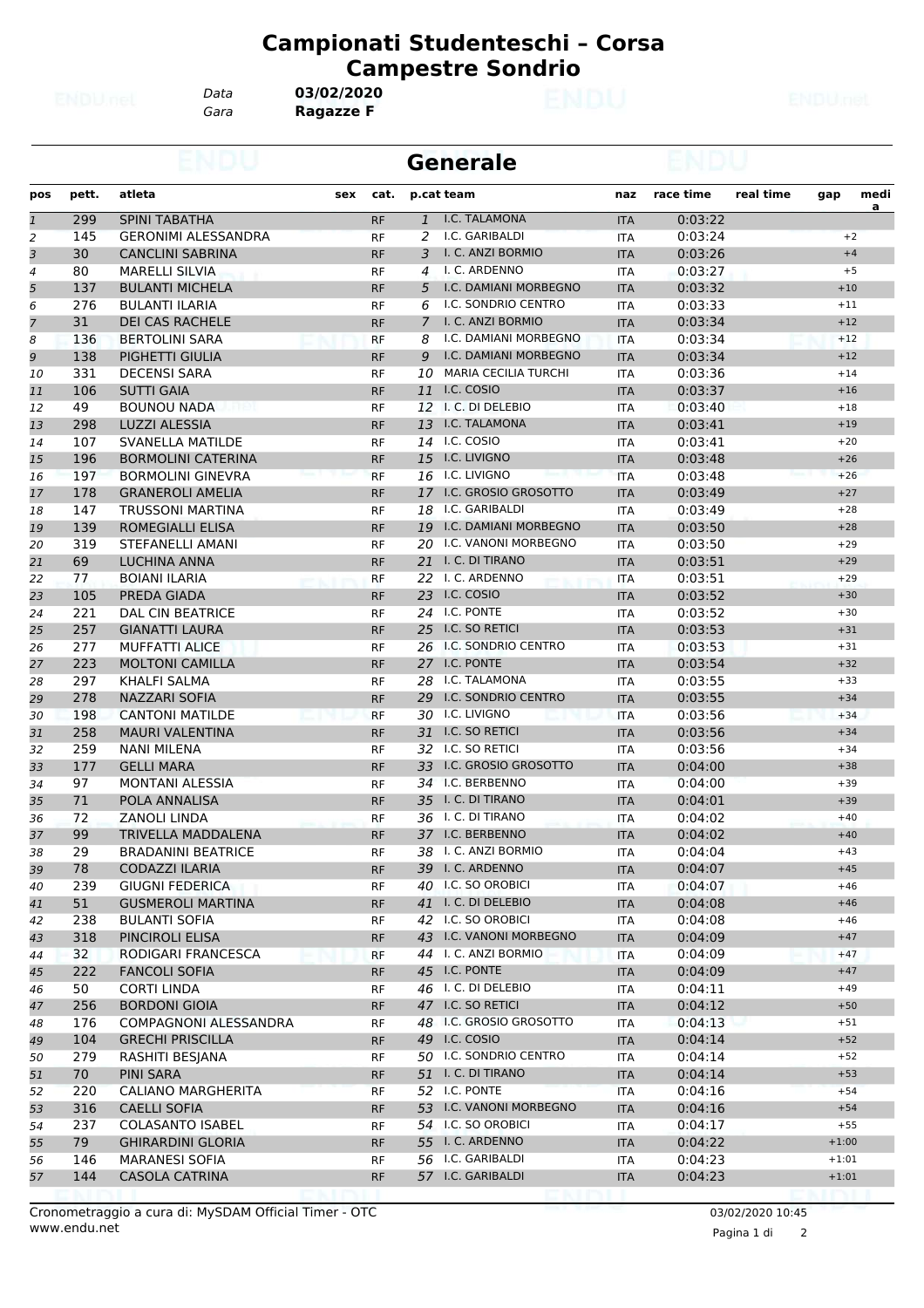| pos | pett. | atleta                 | sex | cat.      | p.cat team                        | naz        | race time | real time | gap     | medi<br>a |
|-----|-------|------------------------|-----|-----------|-----------------------------------|------------|-----------|-----------|---------|-----------|
| 58  | 317   | LANZA ALICE            |     | <b>RF</b> | I.C. VANONI MORBEGNO<br>58.       | <b>ITA</b> | 0:04:24   |           | $+1:03$ |           |
| 59  | 330   | <b>BORDONI RACHELE</b> |     | <b>RF</b> | <b>MARIA CECILIA TURCHI</b><br>59 | <b>ITA</b> | 0:04:26   |           | $+1:04$ |           |
| 60  | 296   | <b>ESPOSTO ALESSIA</b> |     | <b>RF</b> | I.C. TALAMONA<br>60.              | <b>ITA</b> | 0:04:26   |           | $+1:05$ |           |
| 61  | 98    | SPAGNOLATTI TAMARA     |     | <b>RF</b> | I.C. BERBENNO<br>61               | <b>ITA</b> | 0:04:27   |           | $+1:06$ |           |
| 62  | 199   | <b>VIVIANI MANUELA</b> |     | <b>RF</b> | I.C. LIVIGNO<br>62                | <b>ITA</b> | 0:04:32   |           | $+1:10$ |           |
| 63  | 179   | <b>SENINI NOEMI</b>    |     | <b>RF</b> | I.C. GROSIO GROSOTTO<br>63        | <b>ITA</b> | 0:04:45   |           | $+1:23$ |           |
| 64  | 52    | <b>TOGNOLINI ELISA</b> |     | <b>RF</b> | I. C. DI DELEBIO<br>64            | <b>ITA</b> | 0:05:18   |           | $+1:56$ |           |
|     |       |                        |     |           |                                   |            |           |           |         |           |

|             | onometraggio a cura di: MySDAM Official Timer - OTC |             |                 |             | 03/02/2020 10:45         |                |
|-------------|-----------------------------------------------------|-------------|-----------------|-------------|--------------------------|----------------|
|             | ENDITI ENDITI                                       |             |                 | ENDIJ       |                          | <b>EMALL</b>   |
|             | <b>ENDUnet</b>                                      |             | <b>ENDU</b>     |             | <b>ENDUmet</b>           |                |
| <b>ENDU</b> |                                                     | <b>ENDU</b> |                 | ENDU        |                          | <b>ENDU</b>    |
|             | ENDU                                                |             | ENDU            |             | ENDU                     |                |
| <b>ENDU</b> |                                                     | <b>ENDU</b> |                 | <b>ENDU</b> |                          | <b>ENDU</b>    |
|             | <b>ENDU</b>                                         |             | <b>ENDUnet</b>  |             | <b>ENDU</b>              |                |
| <b>ENDU</b> |                                                     | <b>ENDU</b> |                 | <b>ENDU</b> |                          | <b>ENDU</b>    |
|             | <b>ENDUMBL</b>                                      |             | <b>ENDU</b>     |             | <b>ENDU<sub>CE</sub></b> |                |
| <b>ENDU</b> |                                                     | <b>ENDU</b> |                 | <b>ENDU</b> |                          | <b>ENDU</b>    |
|             | <b>ENDU</b>                                         |             | ENDU            |             | <b>ENDU</b>              |                |
| ENDUNCT     |                                                     | <b>ENDU</b> |                 | <b>ENDU</b> |                          | <b>ENDUnet</b> |
|             | ENDU                                                |             | <b>ENDU</b>     |             | ENDU                     |                |
| ENDU        |                                                     | <b>ENDU</b> |                 | <b>ENDU</b> |                          | <b>ENDU</b>    |
|             | ENDU, nel                                           |             | <b>ENDU</b>     |             | <b>ENDUnet</b>           |                |
| <b>ENDU</b> |                                                     | <b>ENDU</b> |                 | <b>ENDU</b> |                          | <b>ENDU</b>    |
|             | <b>ENDU</b>                                         |             | <b>ENDULIEL</b> |             | ENDU                     |                |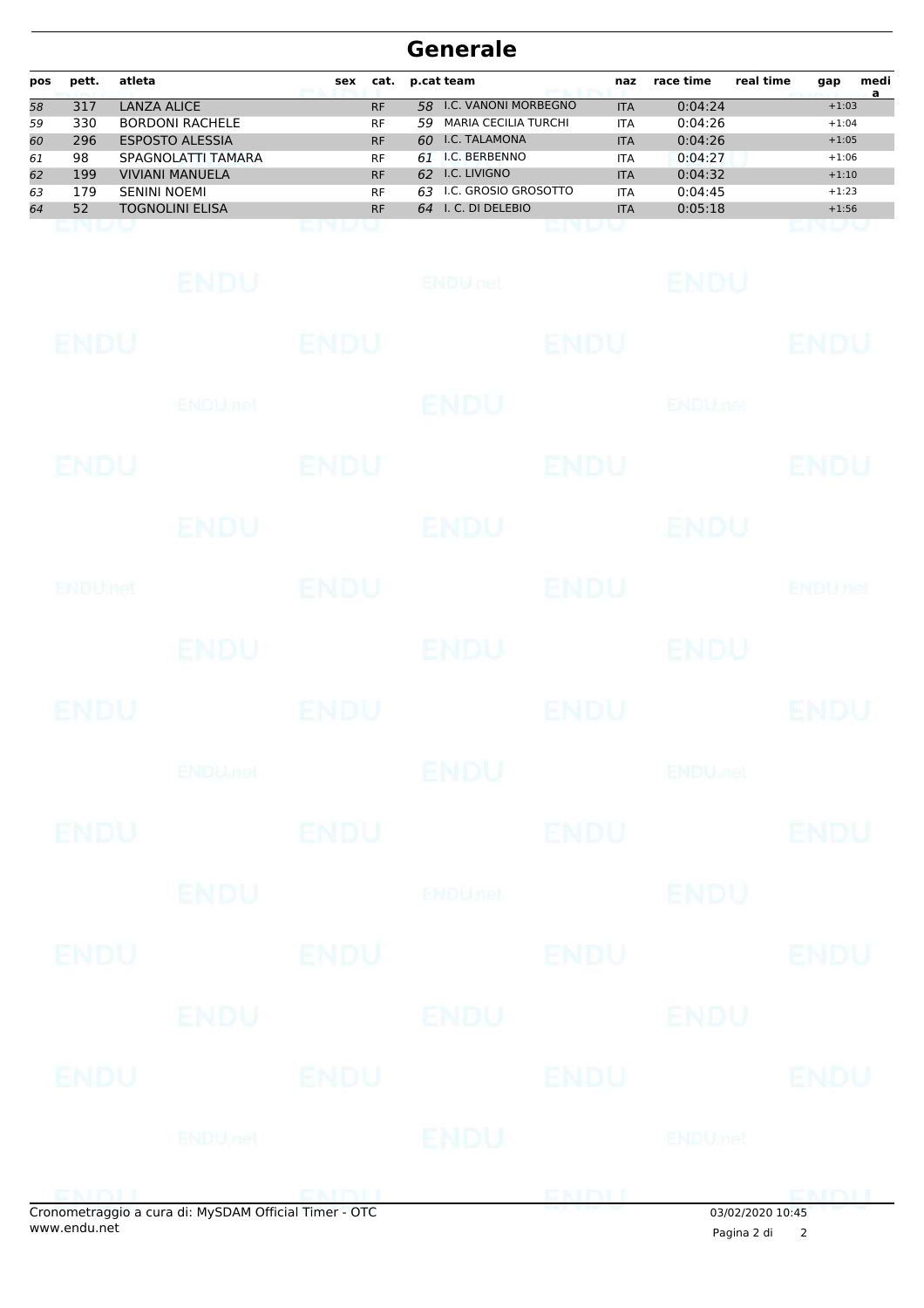*Data* **03/02/2020**

*Gara* **Ragazzi M**

|              |       |                                |     |           |                | <b>Generale</b>          |                   |           |           |       |                        |
|--------------|-------|--------------------------------|-----|-----------|----------------|--------------------------|-------------------|-----------|-----------|-------|------------------------|
| pos          | pett. | atleta                         | sex | cat.      |                | p.cat team               | naz               | race time | real time | gap   | medi<br>$\overline{a}$ |
| $\mathbf{1}$ | 280   | <b>BERTAZZINI FILIPPO</b>      |     | <b>RM</b> | $\mathbf{1}$   | I.C. SONDRIO CENTRO      | <b>ITA</b>        | 0:03:07   |           |       |                        |
| 2            | 123   | <b>SUTTI MATTIA</b>            |     | <b>RM</b> | 2              | I.C. COSIO               | ITA               | 0:03:08   |           |       | $+1$                   |
| 3            | 55    | <b>OREGIONI GIORGIO</b>        |     | <b>RM</b> | 3              | I. C. DI DELEBIO         | <b>ITA</b>        | 0:03:18   |           | $+11$ |                        |
| 4            | 121   | <b>CONSONNI LORENZO</b>        |     | <b>RM</b> | 4              | I.C. COSIO               | <b>ITA</b>        | 0:03:19   |           | $+12$ |                        |
| 5            | 217   | <b>BRESESTI FRANCESCO</b>      |     | <b>RM</b> | 5              | I.C. PONTE               | <b>ITA</b>        | 0:03:19   |           | $+12$ |                        |
| 6            | 323   | <b>MANENTI MATTIA</b>          |     | <b>RM</b> | 6              | I.C. VANONI MORBEGNO     | <b>ITA</b>        | 0:03:19   |           | $+13$ |                        |
| 7            | 73    | <b>BRE' STEFANO</b>            |     | <b>RM</b> | $\overline{7}$ | I. C. DI TIRANO          | <b>ITA</b>        | 0:03:20   |           | $+13$ |                        |
| 8            | 321   | <b>GUSMEROLI DANIELE</b>       |     | <b>RM</b> | 8              | I.C. VANONI MORBEGNO     | <b>ITA</b>        | 0:03:22   |           | $+16$ |                        |
| 9            | 35    | PEDRANZINI MATTEO              |     | <b>RM</b> | 9              | I. C. ANZI BORMIO        | <b>ITA</b>        | 0:03:23   |           | $+16$ |                        |
| 10           | 101   | <b>BONGIOLATTI MATTEO</b>      |     | <b>RM</b> |                | 10 I.C. BERBENNO         | <b>ITA</b>        | 0:03:23   |           | $+16$ |                        |
| 11           | 303   | SPINETTI FRANCESCO             |     | <b>RM</b> |                | 11 I.C. TALAMONA         | <b>ITA</b>        | 0:03:23   |           | $+16$ |                        |
| 12           | 36    | <b>ZANABONI MICHEL</b>         |     | <b>RM</b> |                | 12 I. C. ANZI BORMIO     | <b>ITA</b>        | 0:03:24   |           | $+17$ |                        |
| 13           | 102   | LIBERA MATTIA                  |     | <b>RM</b> |                | 13 I.C. BERBENNO         | <b>ITA</b>        | 0:03:29   |           | $+23$ |                        |
| 14           | 241   | <b>BOURAYA TAIBI</b>           |     | <b>RM</b> |                | 14 I.C. SO OROBICI       | <b>ITA</b>        | 0:03:32   |           | $+25$ |                        |
| 15           | 182   | PARTESANA ANDREA               |     | <b>RM</b> |                | 15 I.C. GROSIO GROSOTTO  | <b>ITA</b>        | 0:03:34   |           | $+27$ |                        |
| 16           | 33    | <b>BRACCHI FABIO</b>           |     | <b>RM</b> |                | 16 I. C. ANZI BORMIO     | <b>ITA</b>        | 0:03:35   |           | $+28$ |                        |
| 17           | 26    | <b>SARTORIO ISMAELE</b>        |     | <b>RM</b> |                | 17 I. C. ARDENNO         | <b>ITA</b>        | 0:03:35   |           | $+28$ |                        |
| 18           | 243   | <b>LOTCA GABRIEL</b>           |     | <b>RM</b> |                | 18 I.C. SO OROBICI       | <b>ITA</b>        | 0:03:36   |           | $+29$ |                        |
| 19           | 242   | <b>LAGROUNI RAYAN</b>          |     | <b>RM</b> |                | 19 I.C. SO OROBICI       | <b>ITA</b>        | 0:03:37   |           | $+30$ |                        |
| 20           | 240   | <b>ABORDI FEDERICO</b>         |     | <b>RM</b> |                | 20 I.C. SO OROBICI       | <b>ITA</b>        | 0:03:37   |           | $+30$ |                        |
| 21           | 260   | <b>ARMANASCO TOMMASO</b>       |     | <b>RM</b> |                | 21 I.C. SO RETICI        | <b>ITA</b>        | 0:03:38   |           | $+31$ |                        |
| 22           | 300   | <b>CERRI MATTIA</b>            |     | <b>RM</b> |                | 22 I.C. TALAMONA         | ITA               | 0:03:38   |           | $+31$ |                        |
| 23           | 201   | <b>CUSINI SAMUEL</b>           |     | <b>RM</b> |                | 23 I.C. LIVIGNO          | <b>ITA</b>        | 0:03:38   |           | $+31$ |                        |
| 24           | 203   | <b>MARTINELLI MATTEO</b>       |     | <b>RM</b> |                | 24 I.C. LIVIGNO          | <b>ITA</b>        | 0:03:38   |           | $+31$ |                        |
| 25           | 143   | SASSELLA CRISTIANO             |     | <b>RM</b> |                | 25 I.C. DAMIANI MORBEGNO | <b>ITA</b>        | 0:03:39   |           | $+32$ |                        |
| 26           | 54    | <b>FUMAGALLI STEFANO</b>       |     | <b>RM</b> |                | 26 I. C. DI DELEBIO      | <b>ITA</b>        | 0:03:39   |           | $+32$ |                        |
| 27           | 322   | <b>MALUGANI MATTIA</b>         |     | <b>RM</b> |                | 27 I.C. VANONI MORBEGNO  | <b>ITA</b>        | 0:03:39   |           | $+32$ |                        |
| 28           | 202   | <b>GIACOMELLI MARTIN</b>       |     | <b>RM</b> |                | 28 I.C. LIVIGNO          | <b>ITA</b>        | 0:03:40   |           | $+33$ |                        |
| 29           | 183   | <b>CLEMENTI CRISTIANA</b>      |     | <b>RM</b> |                | 29 I.C. GROSIO GROSOTTO  | <b>ITA</b>        | 0:03:42   |           | $+35$ |                        |
| 30           | 218   | <b>LORENZINI VITTORIO</b>      |     | <b>RM</b> |                | 30 I.C. PONTE            | <b>ITA</b>        | 0:03:44   |           | $+37$ |                        |
| 31           | 161   | <b>BONZI MATTIA</b>            |     | <b>RM</b> |                | 31 I.C. GARIBALDI        | <b>ITA</b>        | 0:03:44   |           | $+37$ |                        |
| 32           | 283   | <b>VENDER MANUEL</b>           |     | <b>RM</b> |                | 32 I.C. SONDRIO CENTRO   | <b>ITA</b>        | 0:03:44   |           | $+37$ |                        |
| 33           | 100   | <b>BIANCHINI FILIPPO NANDO</b> |     | <b>RM</b> |                | 33 I.C. BERBENNO         | <b>ITA</b>        | 0:03:46   |           | $+39$ |                        |
| 34           | 122   | <b>GERONIMI SAMUELE</b>        |     | <b>RM</b> |                | 34 I.C. COSIO            | <b>ITA</b>        | 0:03:46   |           | $+39$ |                        |
| 35           | 28    | <b>VIGANO' DIMITRI ALBERTO</b> |     | <b>RM</b> |                | 35 I. C. ARDENNO         | <b>ITA</b>        | 0:03:48   |           | $+41$ |                        |
| 36           | 181   | <b>OSMETTI RICCARDO</b>        |     | <b>RM</b> |                | 36 I.C. GROSIO GROSOTTO  | <b>ITA</b>        | 0:03:49   |           | $+42$ |                        |
| 37           | 219   | PUSTERLA ANDREA                |     | <b>RM</b> |                | 37 I.C. PONTE            | <b>ITA</b>        | 0:03:49   |           | $+42$ |                        |
| 38           | 142   | <b>RUBINI THOMAS</b>           |     | RМ        |                | 38 I.C. DAMIANI MORBEGNO | <b>ITA</b>        | 0:03:49   |           | +42   |                        |
| 39           | 120   | ACQUISTAPACE GIACOMO           |     | <b>RM</b> |                | 39 I.C. COSIO            | <b>ITA</b>        | 0:03:50   |           | $+43$ |                        |
| 40           | 140   | ANGELINI LEONARDO              |     | RM        |                | 40 I.C. DAMIANI MORBEGNO | ITA               | 0:03:52   |           | $+45$ |                        |
| 41           | 261   | <b>GIANOLI PAOLO</b>           |     | <b>RM</b> |                | 41 I.C. SO RETICI        | <b>ITA</b>        | 0:03:53   |           | $+46$ |                        |
| 42           | 162   | <b>FIBIOLI MATTEO</b>          |     | RM        |                | 42 I.C. GARIBALDI        | ITA               | 0:03:54   |           | $+47$ |                        |
| 43           | 75    | <b>ROSSI ANDREA</b>            |     | <b>RM</b> |                | 43 I. C. DI TIRANO       | <b>ITA</b>        | 0:03:55   |           | $+48$ |                        |
| 44           | 141   | PAOLELLA EDOARDO               |     | <b>RM</b> |                | 44 I.C. DAMIANI MORBEGNO | ITA               | 0:03:55   |           | $+48$ |                        |
| 45           | 160   | SORBARA CRISTIAN               |     | <b>RM</b> |                | 45 I.C. GARIBALDI        | <b>ITA</b>        | 0:03:56   |           | $+49$ |                        |
| 46           | 216   | AMEDEO ERCOLE                  |     | RM        |                | 46 I.C. PONTE            | ITA               | 0:03:56   |           | $+49$ |                        |
| 47           | 262   | PAROLINI FRANCESCO             |     | <b>RM</b> |                | 47 I.C. SO RETICI        | <b>ITA</b>        | 0:03:57   |           | $+50$ |                        |
| 48           | 334   | <b>NESA STEFANO</b>            |     | RM        |                | 48 MARIA CECILIA TURCHI  | ITA               | 0:03:57   |           | $+50$ |                        |
| 49           | 74    | <b>GENINI LORENZO</b>          |     | <b>RM</b> |                | 49 I. C. DI TIRANO       | <b>ITA</b>        | 0:03:58   |           | $+51$ |                        |
| 50           | 103   | <b>MUFATTI GIOELE</b>          |     | RM        |                | 50 I.C. BERBENNO         | ITA               | 0:03:59   |           | $+52$ |                        |
| 51           | 200   | <b>CANEPARI GIOVANNI</b>       |     | <b>RM</b> |                | 51 I.C. LIVIGNO          | <b>ITA</b>        | 0:03:59   |           | $+52$ |                        |
| 52           | 25    | <b>FIORELLI ENEA</b>           |     |           |                | 52 I. C. ARDENNO         |                   | 0:03:59   |           | $+52$ |                        |
| 53           | 76    | <b>ZANOLI BRYAN</b>            |     | <b>RM</b> |                | 53 I. C. DI TIRANO       | ITA<br><b>ITA</b> | 0:04:00   |           | $+53$ |                        |
|              |       |                                |     | <b>RM</b> |                | 54 I.C. VANONI MORBEGNO  |                   |           |           |       |                        |
| 54           | 320   | CALIGARI FRANCESCO             |     | RM        |                |                          | ITA               | 0:04:00   |           | $+53$ |                        |
| 55           | 302   | <b>SPEZIALE ANDREA</b>         |     | <b>RM</b> |                | 55 I.C. TALAMONA         | <b>ITA</b>        | 0:04:00   |           | $+53$ |                        |
| 56           | 281   | <b>GIANONI SAMUELE</b>         |     | RM        |                | 56 I.C. SONDRIO CENTRO   | ITA               | 0:04:01   |           | $+54$ |                        |
| 57           | 282   | <b>VARISTO CHRISTIAN</b>       |     | <b>RM</b> |                | 57 I.C. SONDRIO CENTRO   | <b>ITA</b>        | 0:04:01   |           | $+54$ |                        |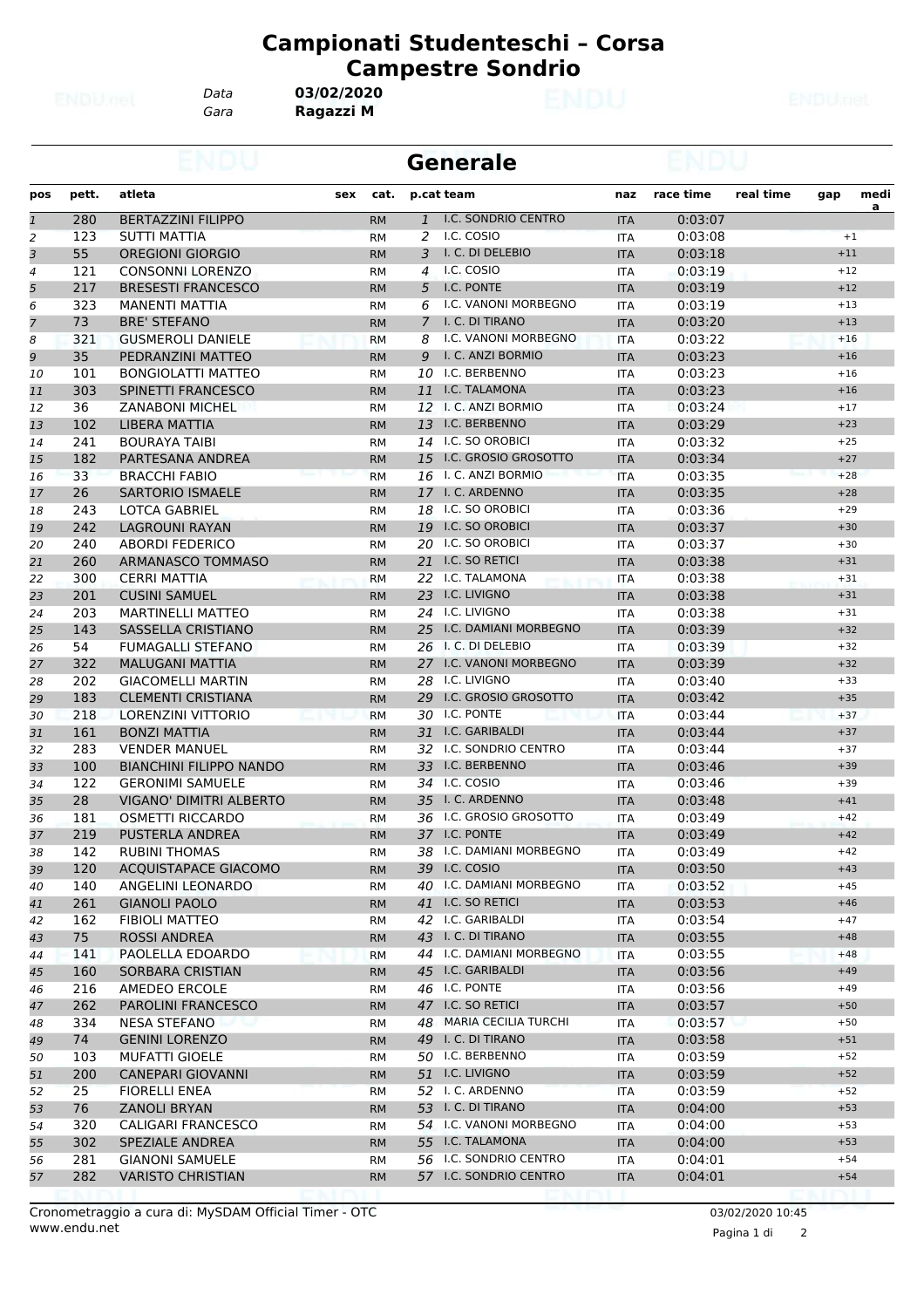| pos | pett. | atleta                     | sex | cat.      | p.cat team                        | naz        | race time | real time<br>gap | medi |
|-----|-------|----------------------------|-----|-----------|-----------------------------------|------------|-----------|------------------|------|
| 58  | 56    | SIATE KARIM                |     | <b>RM</b> | I. C. DI DELEBIO<br>58.           | <b>ITA</b> | 0:04:02   | $+55$            | a    |
| 59  | 53    | <b>FERRE' ROBERTO</b>      |     | <b>RM</b> | I. C. DI DELEBIO<br>59.           | <b>ITA</b> | 0:04:02   | $+55$            |      |
| 60  | 301   | <b>PAGGI DANIELE</b>       |     | <b>RM</b> | I.C. TALAMONA<br>60.              | <b>ITA</b> | 0:04:11   | $+1:04$          |      |
| 61  | 263   | VANOI GIACOMO              |     | <b>RM</b> | I.C. SO RETICI<br>61              | <b>ITA</b> | 0:04:11   | $+1:04$          |      |
| 62  | 332   | <b>BETTINELLI LUCA</b>     |     | <b>RM</b> | <b>MARIA CECILIA TURCHI</b><br>62 | <b>ITA</b> | 0:04:14   | $+1:07$          |      |
| 63  | 27    | <b>SCARINZI FEDERICO</b>   |     | <b>RM</b> | I. C. ARDENNO<br>63               | <b>ITA</b> | 0:04:17   | $+1:10$          |      |
| 64  | 163   | <b>TOGNASCIOLI CLAUDIO</b> |     | <b>RM</b> | I.C. GARIBALDI<br>64              | <b>ITA</b> | 0:04:37   | $+1:30$          |      |
|     |       |                            |     |           |                                   |            |           |                  |      |

|             | onometraggio a cura di: MySDAM Official Timer - OTC |             | onometraggio a cura di: MySDAM Official Timer - OTC | ENDLI       | 03/02/2020 10:45          |                |
|-------------|-----------------------------------------------------|-------------|-----------------------------------------------------|-------------|---------------------------|----------------|
|             |                                                     |             |                                                     |             |                           | <b>ENDIT</b>   |
|             | <b>ENDU</b> net                                     |             | <b>IENDU</b>                                        |             | <b>ENDUmet</b>            |                |
| ENDU        |                                                     | ENDU        |                                                     | ENDU        |                           | <b>ENDU</b>    |
|             | ENDU I                                              |             | ENDU                                                |             | <b>ENDU</b>               |                |
| <b>ENDU</b> |                                                     | <b>ENDU</b> |                                                     | <b>ENDU</b> |                           | <b>ENDU</b>    |
|             | <b>ENDU</b>                                         |             | <b>ENDUnet</b>                                      |             | <b>ENDU</b>               |                |
| <b>ENDU</b> |                                                     | <b>ENDU</b> |                                                     | <b>ENDU</b> |                           | <b>ENDU</b>    |
|             | <b>ENDUmet</b>                                      |             | ENDU                                                |             | <b>ENDU<sub>DED</sub></b> |                |
| <b>ENDU</b> |                                                     | <b>ENDU</b> |                                                     | <b>ENDU</b> |                           | <b>ENDU</b>    |
|             | ENDU.                                               |             | ENDU                                                |             | ENDU                      |                |
| ENDUMED     |                                                     | <b>ENDU</b> |                                                     | <b>ENDU</b> |                           | <b>ENDUnet</b> |
|             | ENDU                                                |             | <b>ENDU</b>                                         |             | ENDU                      |                |
| ENDU        |                                                     | <b>ENDU</b> |                                                     | <b>ENDU</b> |                           | <b>ENDU</b>    |
|             | ENDU, nel                                           |             | <b>ENDU</b>                                         |             | <b>ENDUnet</b>            |                |
| <b>ENDU</b> |                                                     | <b>ENDU</b> |                                                     | <b>ENDU</b> |                           | <b>ENDU</b>    |
|             | ENDU                                                |             | <b>ENDULIEL</b>                                     |             | <b>ENDU</b>               |                |